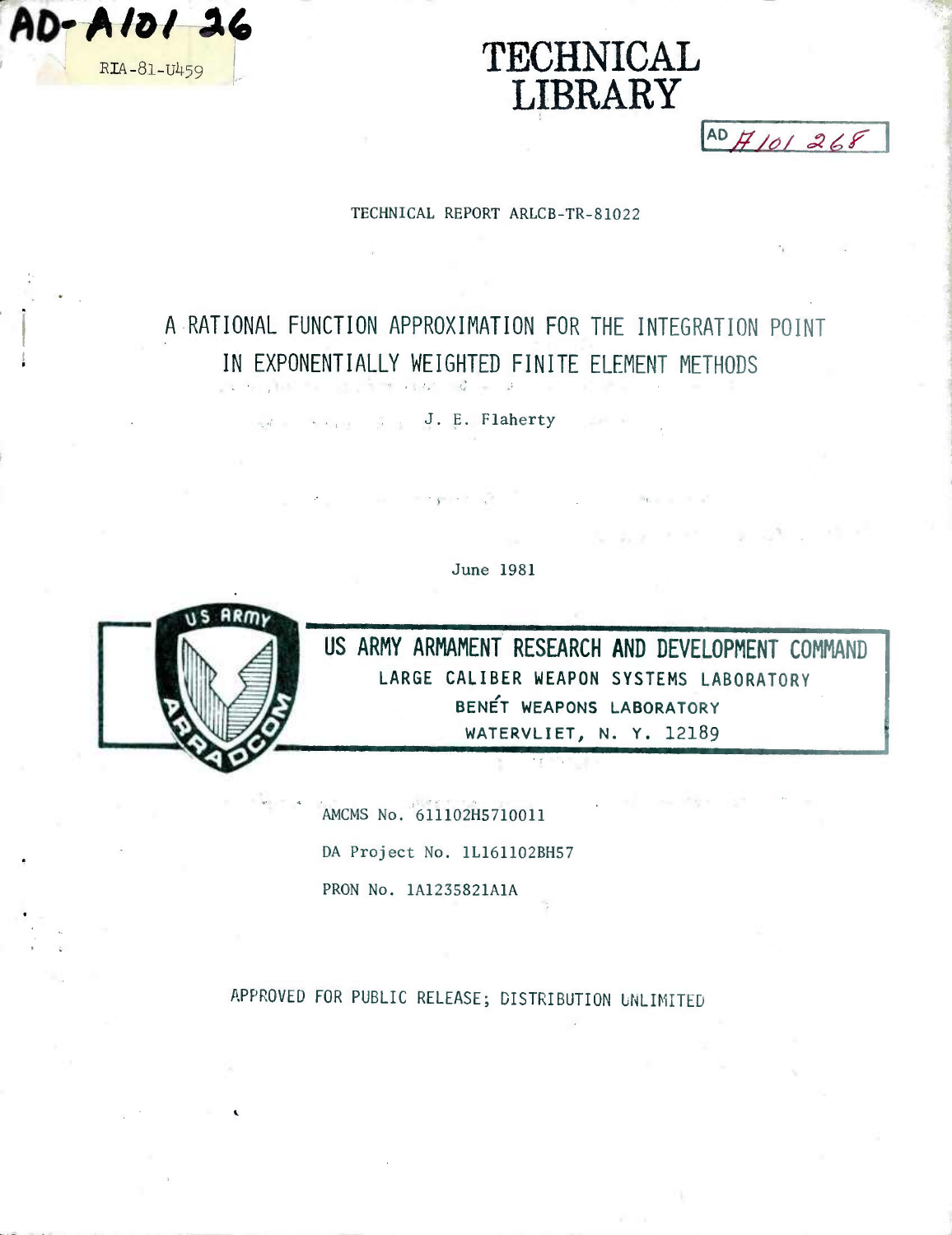## DISCLAIMER

The findings in this report are not to be construed as an official Department of the Army position unless so designated by other authorized documents.

The use of trade name(s) and/or manufacturer(s) does not constitute an official indorsement or approval.

## DISPOSITION

Destroy this report when it is no longer needed. Do not return it to **the** originator.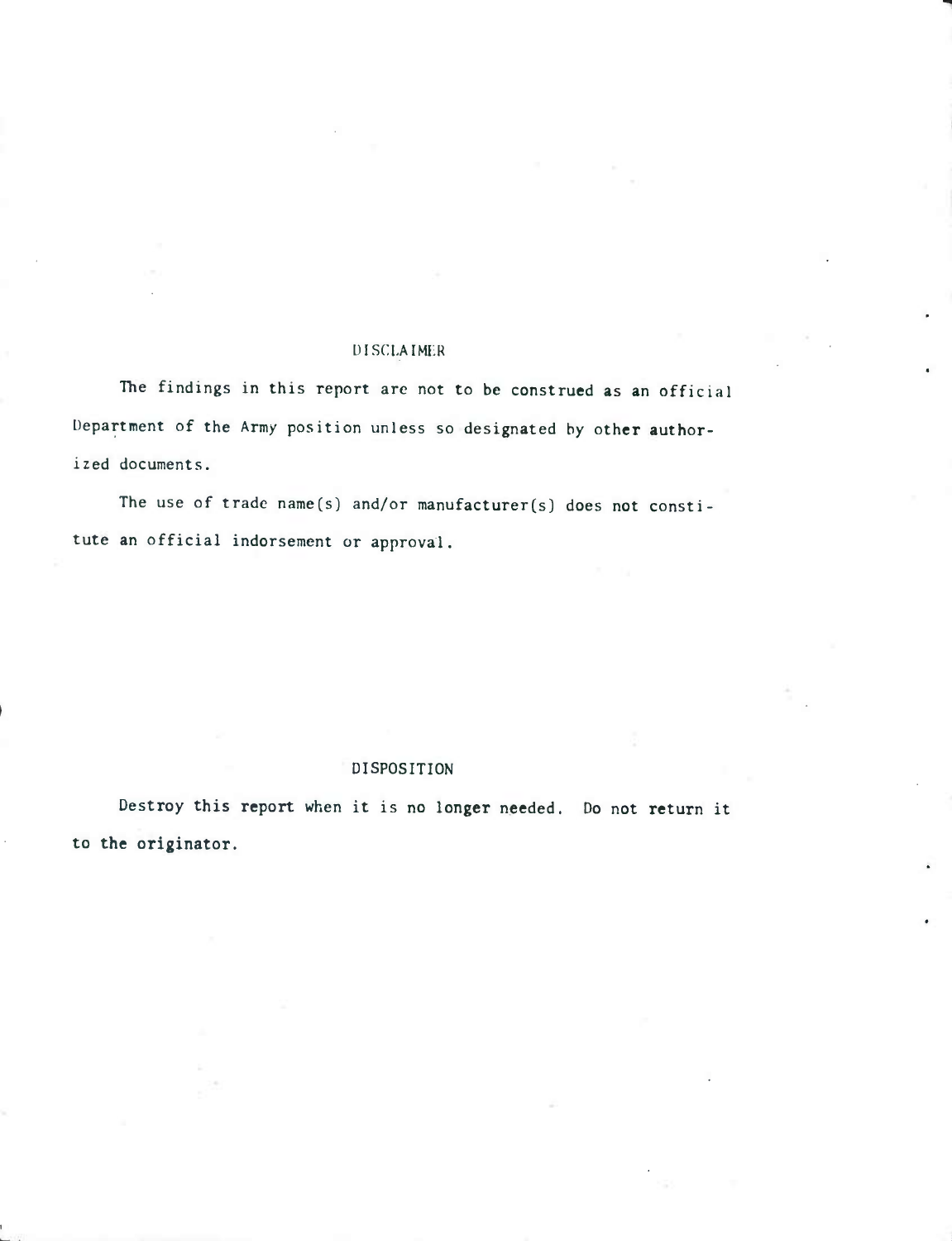| SECURITY CLASSIFICATION OF THIS PAGE (When Dete Entered)                                      |                                                     |
|-----------------------------------------------------------------------------------------------|-----------------------------------------------------|
| <b>REPORT DOCUMENTATION PAGE</b>                                                              | <b>READ INSTRUCTIONS</b><br>BEFORE COMPLETING FORM  |
| 1. REPORT NUMBER                                                                              | 2. GOVT ACCESSION NO. 3. RECIPIENT'S CATALOG NUMBER |
| ARLCB-TR-81022                                                                                |                                                     |
| 4. TITLE (and Subtitle)                                                                       | S. TYPE OF REPORT & PERIOD COVERED                  |
| A RATIONAL FUNCTION APPROXIMATION FOR THE                                                     |                                                     |
| INTEGRATION POINT IN EXPONENTIALLY WEIGHTED                                                   |                                                     |
| FINITE ELEMENT METHODS                                                                        | 6. PERFORMING ORG. REPORT NUMBER                    |
|                                                                                               |                                                     |
| $7.$ AUTHOR(s)                                                                                | 8. CONTRACT OR GRANT NUMBER(6)                      |
| Joseph E. Flaherty                                                                            | Grant No. AFOSR 80-0192.                            |
|                                                                                               |                                                     |
| 9. PERFORMING ORGANIZATION NAME AND ADDRESS                                                   |                                                     |
|                                                                                               | PROGRAM ELEMENT PROJECT, TANK                       |
| US Army Armament Research & Development Command                                               | AMCMS No. 611102H5710011                            |
| Benet Weapons Laboratory, DRDAR-LCB-TL                                                        | DA Project No. 1L161102BH57                         |
| Watervliet, NY 12189                                                                          | PRON No. 1A1235821AIA                               |
| 11. CONTROLLING OFFICE NAME AND ADDRESS                                                       | 12. REPORT DATE                                     |
| US Army Armament Research & Development Command                                               | June 1981                                           |
| Large Caliber Weapon Systems Laboratory                                                       | 13. NUMBER OF PAGES                                 |
| Dover, NJ 07801<br>14. MONITORING AGENCY NAME & ADDRESS(If different from Controlling Office) | 18<br>1S. SECURITY CLASS. (of this report)          |
|                                                                                               |                                                     |
|                                                                                               | <u>UNCLASSIFIED</u>                                 |
|                                                                                               | 15a. DECLASSIFICATION/DOWNGRADING                   |
|                                                                                               | <b>SCHEDULE</b>                                     |
|                                                                                               |                                                     |
| 17. DISTRIBUTION STATEMENT (of the abstract entered in Block 20, if different from Report)    |                                                     |
|                                                                                               |                                                     |
|                                                                                               |                                                     |
| 18. SUPPLEMENTARY NOTES                                                                       |                                                     |
| To be published in the International Journal for Numerical Methods in                         |                                                     |
| Engineering. This research was partially sponsored by the U.S. Air Force                      |                                                     |
| Office of Scientific Research, Air Force Systems Command, U.S.A.F.                            | The U.S.                                            |
| 19. KEY WORDS (Continue on reverse side if necessary and identify by block number)            | (CONT'D ON REVERSE)                                 |
|                                                                                               |                                                     |
| Convection-Diffusion Problems                                                                 |                                                     |
| Exponential-Weights<br>Finite Element Method                                                  |                                                     |
| Rational Approximations                                                                       |                                                     |
|                                                                                               |                                                     |
| 20. ABSTFACT (Continue on reverse side if necessary and identify by block number)             |                                                     |
| A rational function is presented for approximating the function $f(z) = \coth z$              |                                                     |
| $z - 1/z$ that appears in several exponentially fitted or weighted finite                     |                                                     |
| difference and finite element methods for convection-diffusion problems.                      | The                                                 |
| approximation is less expensive to evaluate than $f(z)$ and provides greater                  |                                                     |
| accuracy than the doubly asymptotic approximation when $z = 0(1)$ .                           |                                                     |
|                                                                                               |                                                     |
|                                                                                               |                                                     |
|                                                                                               |                                                     |

DD *SJ***FORM** *AH* <sup>73</sup> **M73** EDtTlOM OF <sup>I</sup> MOV <sup>65</sup> IS OBSOLETE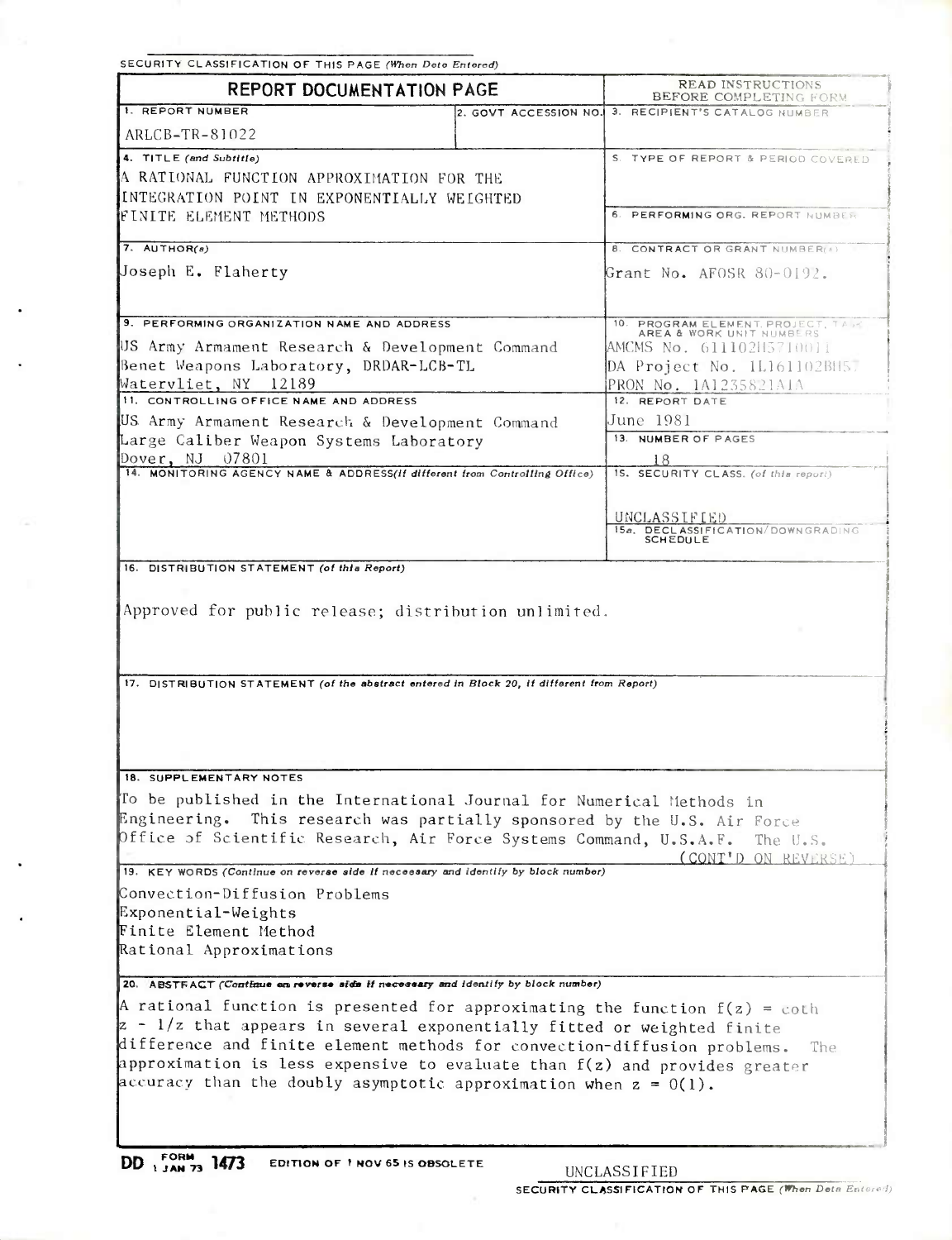**SECURITY CLASSIFICATION OF THIS PAGEfWInn** *Dmtm Bnfnd)*

18. SUPPLEMENTARY NOTES (Cont'D)

Government is authorized to reproduce and distribute reprints not withstanding any copyright notation thereon.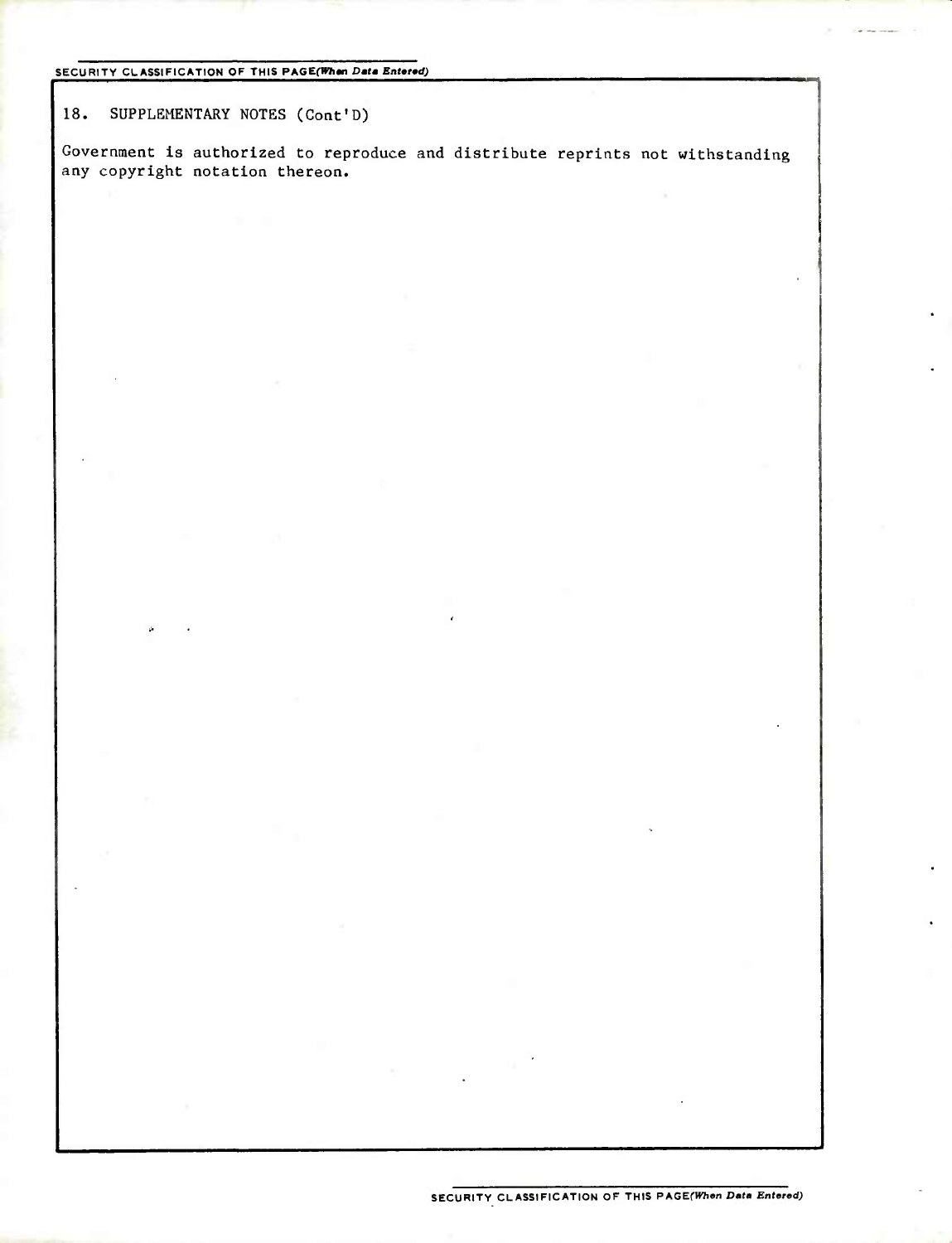## TABLE OF CONTENTS

.

 $\ddot{\phantom{0}}$ 

÷.

 $\epsilon$ 

Page

|    | INTRODUCTION                                                                                                                                                   | 1  |
|----|----------------------------------------------------------------------------------------------------------------------------------------------------------------|----|
|    | RATIONAL FUNCTION APPROXIMATION                                                                                                                                | 3  |
|    | NUMERICAL RESULTS                                                                                                                                              | 9  |
|    | CONCLUSIONS                                                                                                                                                    | 16 |
|    | <b>REFERENCES</b>                                                                                                                                              | 17 |
|    | LIST OF ILLUSTRATIONS                                                                                                                                          |    |
|    | 1. Optimal, doubly asymptotic, rational, and critical choices of<br>$\xi = f(z)$ given by equations (1), (6), (8), and $\xi = 1 - 1/z$ ,<br>respectively.      | 4  |
| 2. | Region of acceptable values of $\alpha$ and $\beta$ (shaded) that<br>satisfies equations $(9)$ and $(10)$ .                                                    | 8  |
|    | TABLES                                                                                                                                                         |    |
| 1. | RELATIVE COMPUTER TIMES TO EVALUATE THE APPROXIMATIONS $f_A(z)$<br>AND $f_R(z)$ AND THE EXACT FUNCTION $f(z)$ FOR 1000 VALUES OF z<br>ON $0 \leq z \leq 100$ . | 10 |
| 2. | MAXIMUM ERRORS AT STEADY STATE FOR EXAMPLE 1.                                                                                                                  | 10 |
| 3. | MAXIMUM ERRORS AT STEADY STATE FOR EXAMPLE 2.                                                                                                                  | 14 |
| 4. | MAXIMUM ERRORS AT STEADY STATE FOR EXAMPLE 2 WITH<br>$\epsilon = 1/128$ . AN * DENOTES THAT $\lambda = 0.48$ FOR THIS CASE.                                    | 14 |
| 5. | ERRORS AT x = 0.875 AND 0.9375 AT STEADY STATE FOR EXAMPLE 2<br>WITH $\epsilon = 1/128$ . AN * DENOTES THAT $\lambda = 0.48$ FOR THIS CASE.                    | 15 |

 $\sim$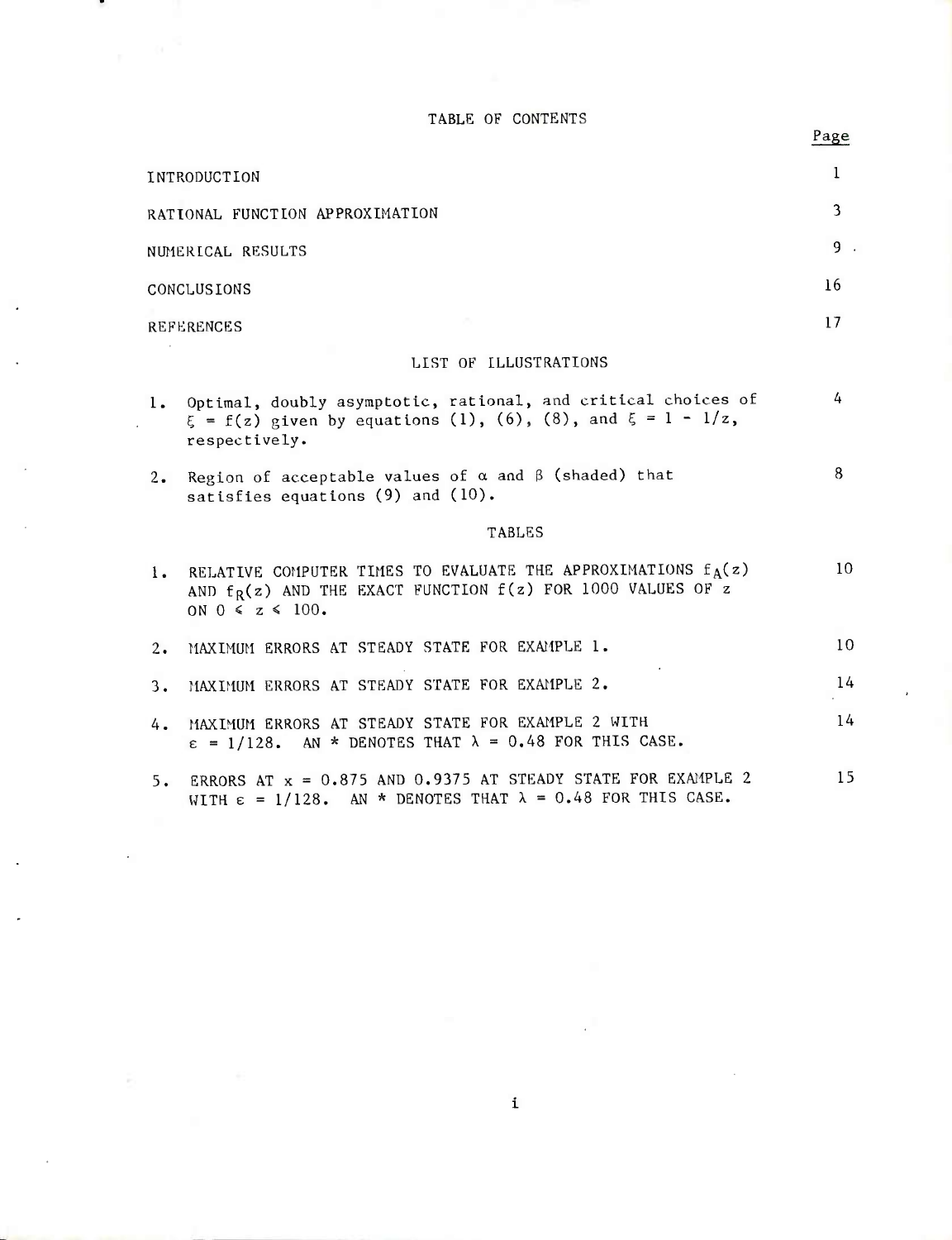#### INTRODUCTION

Exponentially weighted Galerkin-finite element,  $^2$ ,  $^5$ ,  $^6$  collocation,  $^4$  and exponentially fitted finite difference<sup>1,5,7</sup> schemes have become popular and effective numerical methods for solving convection dominated convectiondiffusion problems. They avoid the spurious mesh oscillations found in centered schemes at high values of the cell Reynolds or Peclet numbers and reduce the effects of numerical diffusion found in upwind finite difference schemes.

The exponential schemes all require evaluating the function

 $\xi = f(z) := \coth z - 1/z$ 

in order to obtain their optimal accuracy. For example, the exponentially fitted Galerkin-finite element method for the two-point boundary value problem

$$
\varepsilon \frac{d^2 u}{dx^2} - c(x) \frac{du}{dx} = 0 \quad , \quad 0 < x < 1 \quad , \quad u(0) = A, \quad u(1) = B \tag{2}
$$

on a uniform grid of spacing  $h = 1/N$  is given by, (cf, e.g., Hughes<sup>6</sup>)

$$
(\varepsilon/h^2)(U_{i-1} - 2U_i + U_{i+1}) - (1/2h)[(1+\xi_i)c(x_i)(U_i - U_{i-1})
$$
  
+ 
$$
(1-\xi_i)c(x_{i+1})(U_{i+1} - U_i)] = 0 \quad , \quad i = 1, 2, ..., N-1
$$
 (3a)

$$
U_0 = A \t, \tU_N = B \t(3b, c)
$$

Here  $U_i$  denotes the numerical approximation of u(ih), i = 0,1,...,N,  $x_i$  is some point on  $(x_{i-1}, x_i)$ , e.g., the center of the subinterval, and  $\xi_i$  can be

\*References are listed at the end of this report.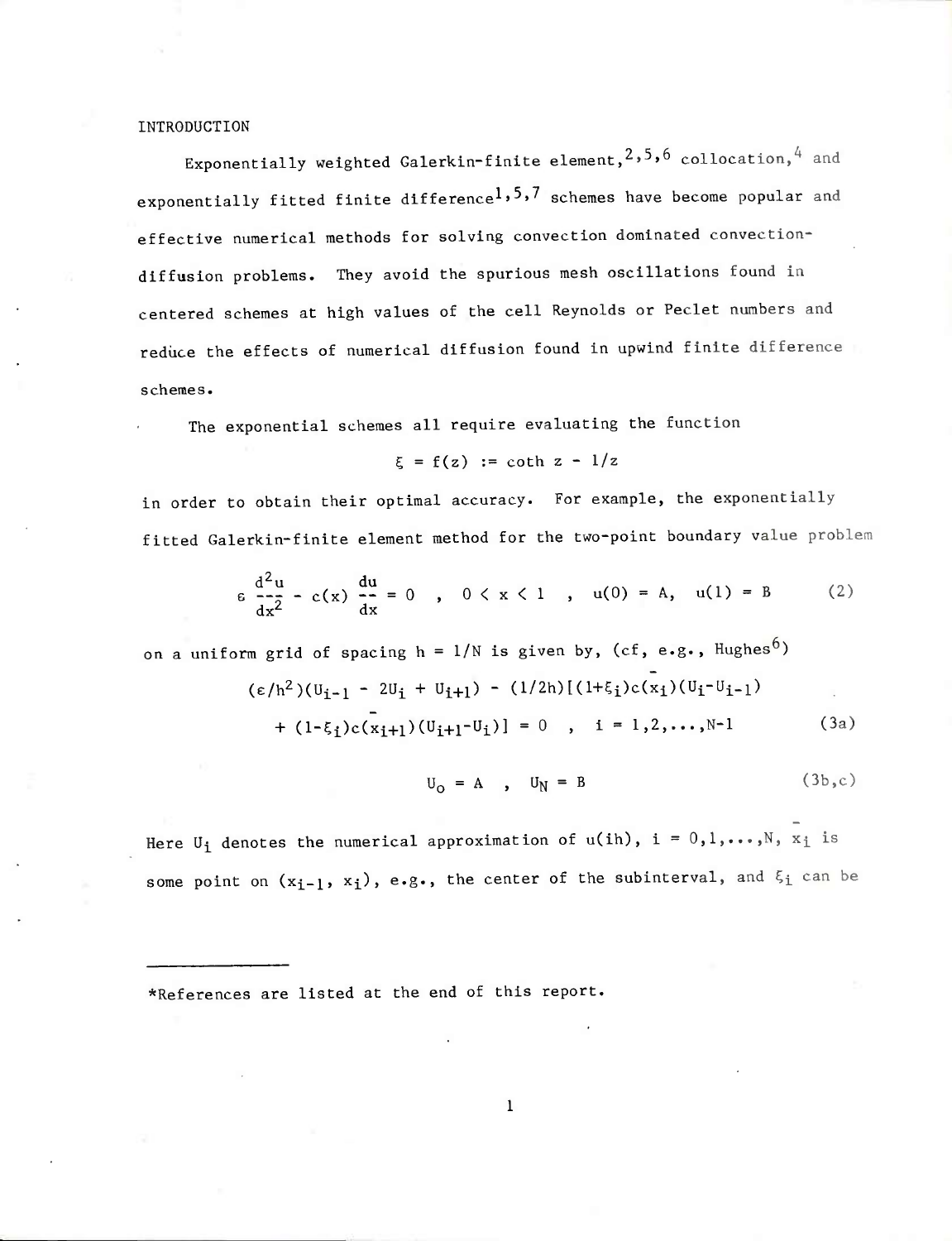interpreted as a function evaluation point In a one-point quadrature rule (cf. Hughes<sup>6</sup>). The choice

$$
\xi_{i} = f(\rho_{i}/2) \tag{4}
$$

where  $\rho_i$  is the cell Reynolds or Peclet number

$$
\rho_1 = c(x_1)h/\epsilon \tag{5}
$$

is known to give the exact solution of Eq. (2) for all  $\rho_1$  when c is a constant (cf. Christie et al.<sup>2</sup>).

The function  $f(z)$  is relatively expensive to evaluate because of the exponential functions and Is usually replaced by the "doubly asymptotic" approximation

$$
\xi = f_A(z) := \begin{cases} z/3, & |z| < 3 \\ \text{sgn}(z), & |z| > 3 \end{cases} \tag{6}
$$

The function  $f_A(z)$  provides an  $O(z^3)$  approximation to  $f(z)$  when  $|z| \ll 1$  and an  $O(1/z)$  approximation when  $|z| \gg 1$ . Furthermore, when Eq. (6) is used in Eq. (3) and c(x) is smooth, U<sub>i</sub> provides an  $O(\rho^4)$  approximation when

$$
\rho := \max_{1 \le i \le N} |\rho_i| \tag{7}
$$

is small and an  $O(1/\rho)$  approximation when  $\rho$  is large.

Thus,  $f_A(z)$  provides a good approximation of  $f(z)$  when z is either small or large, but has large errors when  $z = 0(1)$  (cf. Figure 1). The largest difference between  $f(z)$  and  $f_A(z)$  is 0.328 and it occurs at  $z = 3$ . This corresponds to a value of  $p = 6$  and since cell Reynolds numbers in this vicinity are reasonably common in computation It behooves us to find a better approximation for f(z) than  $f_A(z)$  when  $z = 0(1)$ .

 $\overline{2}$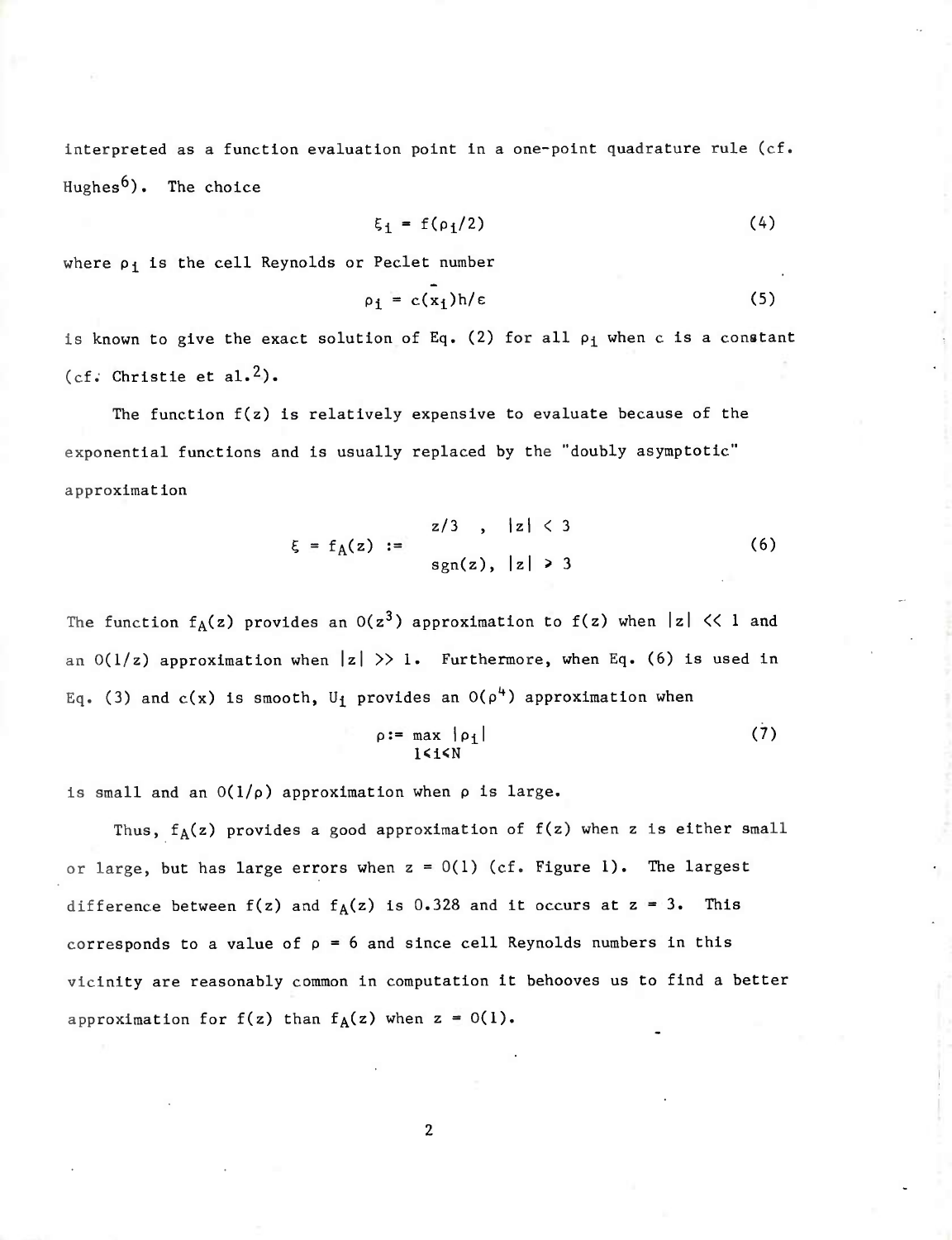In this note, we consider rational function approximations having the form

$$
\xi = f_{R}(z) := \frac{z(1 + \alpha|z|)}{3 + \beta|z| + \alpha z^{2}}
$$
(8)

for appropriate choices of  $\alpha$  and  $\beta$ . This approximation will be considered successful if it provides better accuracy than  $\mathrm{f}_\mathrm{A}(\mathrm{z})$  and is still less expensive to evaluate than f(z).

Like  $f_A(z)$ , we see that  $f_R(z)$  correctly approximates  $f(z)$  as  $z \rightarrow 0$  and as  $|z| \rightarrow \infty$  for all values of  $\beta$  and all  $\alpha \neq 0$ . The maximum difference between  $f(z)$  and  $f_R(z)$  is about 0.0115 for the nearly optimal values of  $\alpha = 0.6$  and  $\beta$ = 1.38 (cf. Figure 1). Furthermore, when f,  $f_A$ , and  $f_R$  were evaluated for 1000 values of z  $\varepsilon$  [0,100] we found that f<sub>R</sub> took 35 percent less time to evaluate than f while  $f^A$  took 49 percent less time than f. The approximation  $f_R$  also provided greater accuracy than  $f_A$  for the computed solution  $U_i$ , i = 0,1,...,N, of two model problems. The savings in time and improvement in accuracy are significant and may be especially important in multi-dimensional problems. As previously noted, the greatest gains occur when  $\rho_1 = O(1)$  and  $c(x)$  is smooth.

#### RATIONAL FUNCTION APPROXIMATION

We will want to restrict  $\alpha$  and  $\beta$  in Eq. (8) so that our approximation  $f_R(z)$  satisfies the following three conditions:

i. f<sub>R</sub>(z) should be a good approximation of  $f(z)$  when z is small and large, although not necessarily as good as  $f_A(z)$ .

 $\overline{\mathbf{3}}$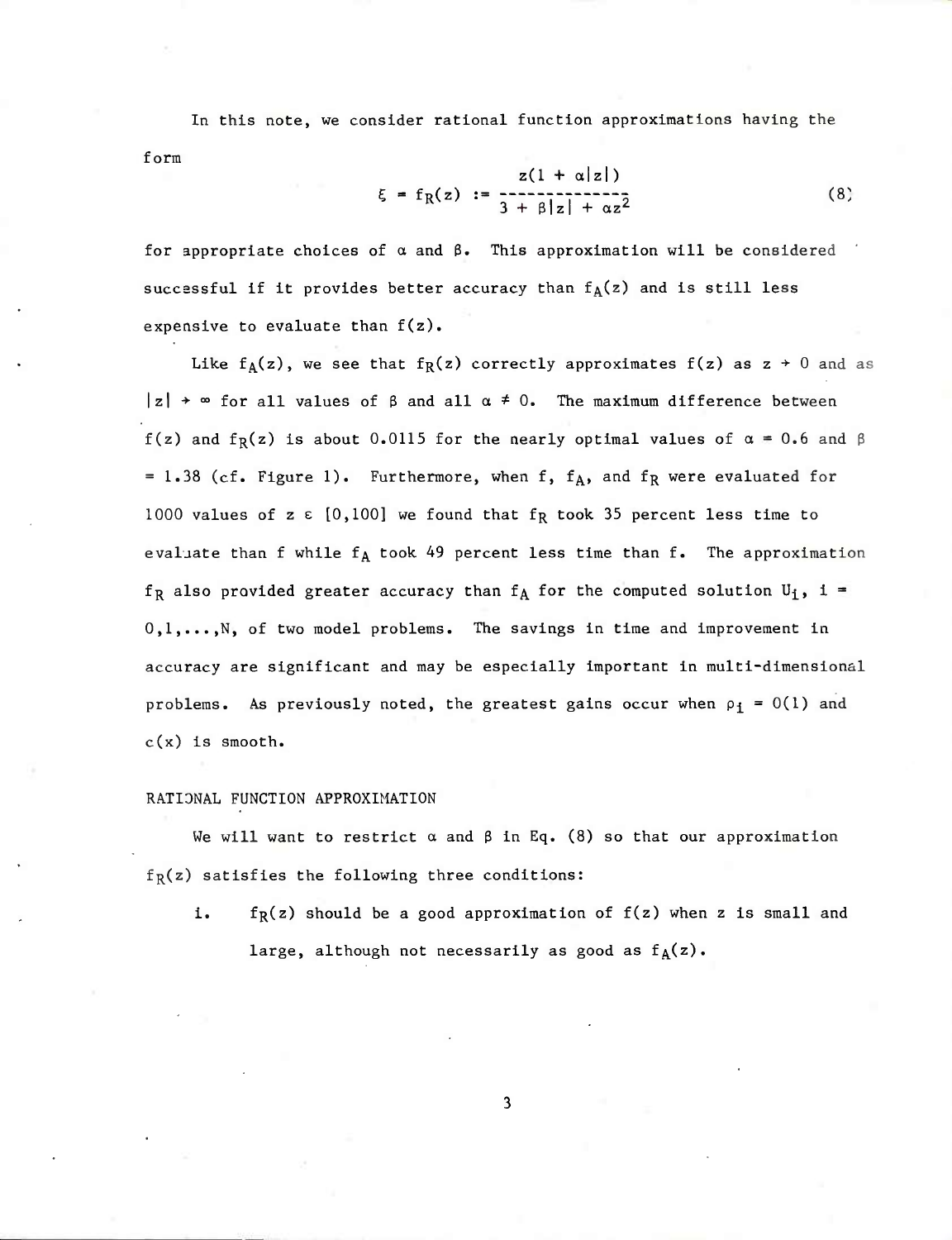

Figure 1. Optimal, doubly asymptotic, rational, and critical choices of  $\xi^* = f(z)$  given by equations (1), (6), (8), and  $\xi = 1 - 1/z$ , respectively.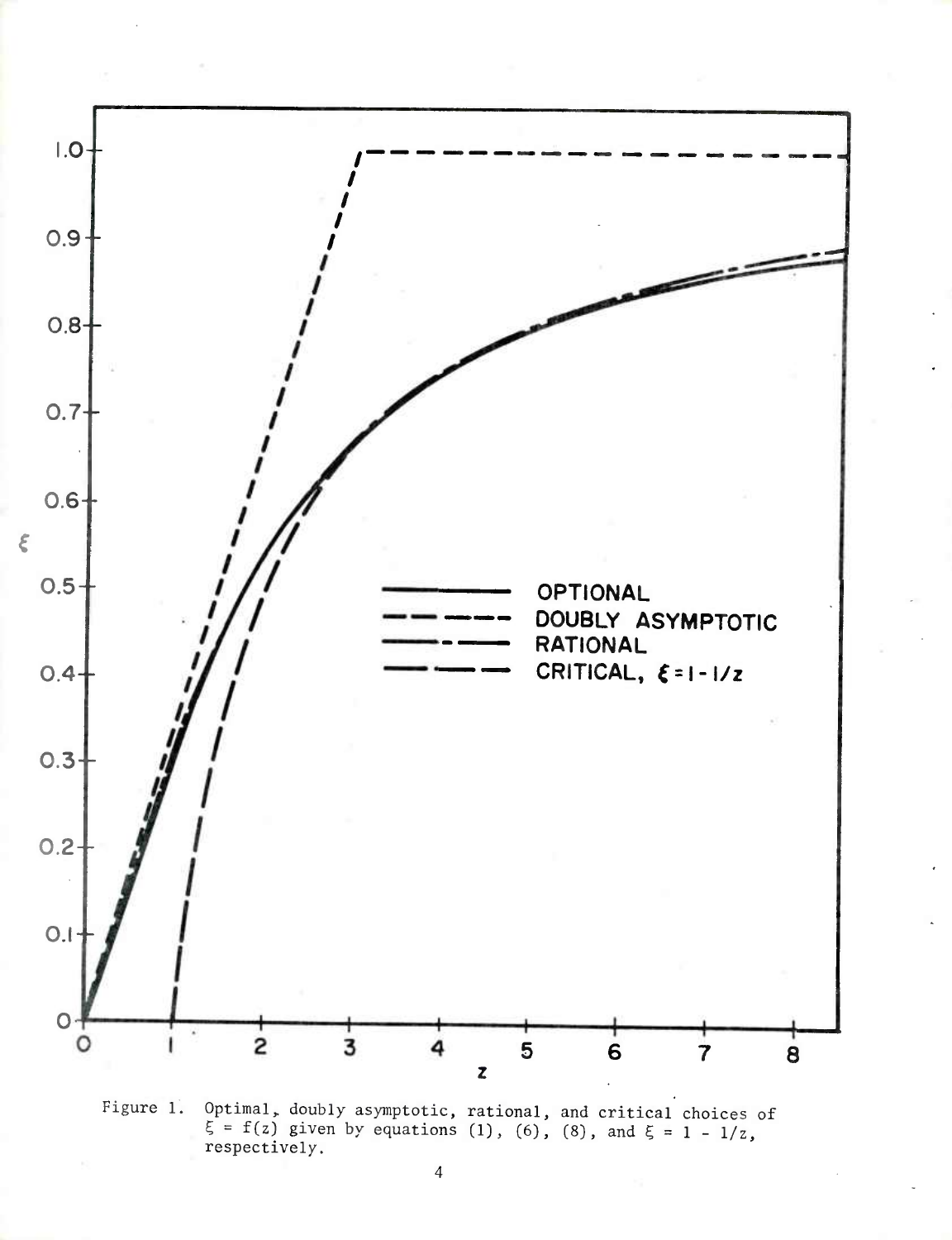ii. The solution  $U_i$  of Eq. (3) should be oscillation free. Christie et al.<sup>2</sup> have shown that this will be the case when

$$
z > 0
$$
,  $\xi > 1 - 1/z$   
 $z < 0$ ,  $\xi < -(1 - 1/z)$  (9)  
 $z = 0$ , all  $\xi$ 

iii. Since f(z) is a monotonically increasing function of <sup>z</sup> we ask that

$$
\frac{df_R(z)}{dz} > 0 \quad , \text{ all } z \tag{10}
$$

Since both  $f(z)$  and  $f_R(z)$  are odd functions of z it suffices to enforce  $\overline{\phantom{a}}$ these conditions for *z <sup>&</sup>gt; 0.* We shall see that enough flexibility remains for us to select  $\alpha$  and  $\beta$  to improve accuracy when  $z = 0(1)$ .

The functions  $f(z)$  and  $f_R(z)$  have the following asymptotic behavior for small and large values of z:

$$
\frac{z}{3} - \frac{z^3}{45} + \frac{2z^5}{945} + 0(z^7) \quad , \quad z \ll 1 \tag{11a}
$$

$$
f(z) = \frac{1}{z} + 0(e^{-2z}) \qquad , \quad z \gg 1 \tag{11b}
$$

$$
\frac{z}{3} [1 + (\alpha - \frac{1}{3}\beta)z + \frac{1}{3} (\frac{1}{3}\beta^2 - \alpha\beta - \alpha)z^2 + O(z^3)], z \ll 1
$$
 (12a)

$$
f_R(z) = 1 - \frac{\beta - 1}{\alpha z} + \frac{\beta^2 - \beta - 3\alpha}{\alpha^2 z^2} + O(\frac{1}{z^3}) \quad , \quad z \gg 1 \quad , \quad \alpha \neq 0
$$
 (12b)

$$
\frac{1}{\beta} \left[ 1 - \frac{3}{\beta z} + \frac{9}{\beta^2 z^2} + 0 \left( \frac{1}{z^3} \right) \right] , \quad z \gg 1, \quad \alpha = 0 , \quad \beta \neq 0 \quad (12c)
$$

5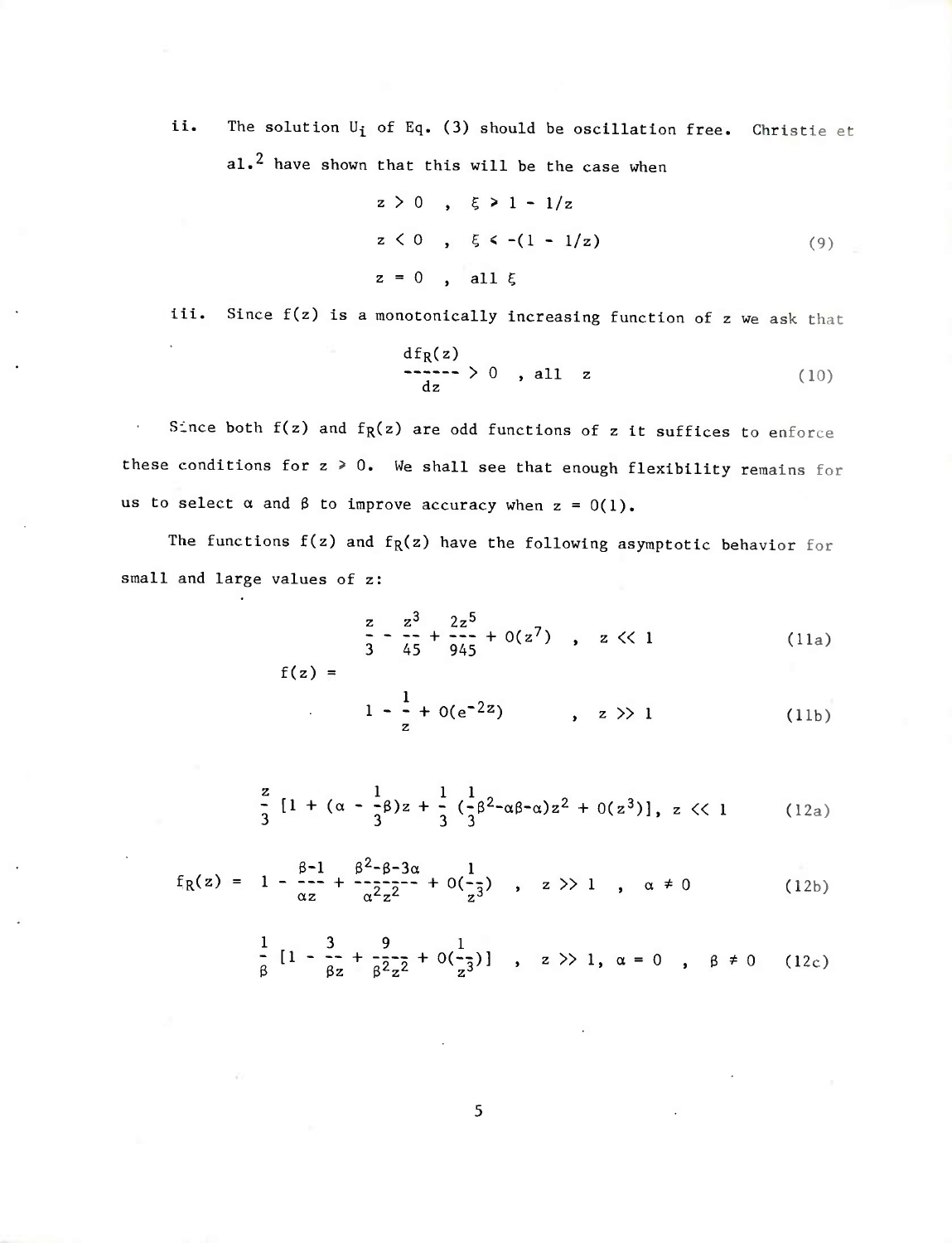Equation (12c) only gives the correct limiting value of  $f(z)$  as  $z \rightarrow \infty$  when  $\beta =$ 1 and this value of  $\beta$  does not satisfy Eq. (9); hence, we will no longer consider approximations with  $\alpha = 0$ .

Let

$$
e(z) := f_R(z) - f(z)
$$
 (13)

denote the pointwlse error and use Eqs. (11) and (12) to obtain

$$
(\alpha - \frac{1}{3}\beta)^{\frac{z^{2}}{3}} + (\frac{1}{3}\beta^{2} - \alpha\beta - \alpha + \frac{1}{5})^{\frac{z^{3}}{3}} + 0(z^{4}) , z \ll 1
$$
  
\ne(z) =  
\n
$$
(1 - \frac{\beta - 1}{\alpha})^{\frac{1}{2}} + \frac{\beta^{2} - \beta - 3\alpha}{\alpha^{2} z^{2}} + 0(\frac{1}{z^{3}}) , z \gg 1
$$
\n(14)

We see that the rate of convergence as  $z \rightarrow 0$  can be improved from  $O(z^2)$  to  $0(z^3)$  by selecting

$$
\beta = 3\alpha \tag{15}
$$

while the rate of convergence as  $z \rightarrow \infty$  can be improved from  $0(1/z)$  to  $0(1/z^2)$ by selecting

$$
\beta = 1 + \alpha \tag{16}
$$

Both Eqs. (15) and (16) can be satisfied simultaneously by selecting  $\alpha = 1/2$ and  $\beta = 3/2$ .

Before deciding on either or both of Eqs. (15) and (16) we still must find bounds on  $\alpha$  and  $\beta$  so that Eqs. (9) and (10) are satisfied. It is slightly simpler to consider Eq. (10) first; thus, we differentiate Eq. (8) to obtain

$$
\frac{df_R}{dz} = \frac{3 + 6\alpha z + \alpha z^2 (\beta - 1)}{(3 + \beta z + \alpha z^2)^2}, \quad z \ge 0
$$
 (17)

For  $df_R/dz > 0$ , the polynomial

$$
p(z) = 3 + 6\alpha z + \alpha z^2(\beta - 1)
$$
 (18)

6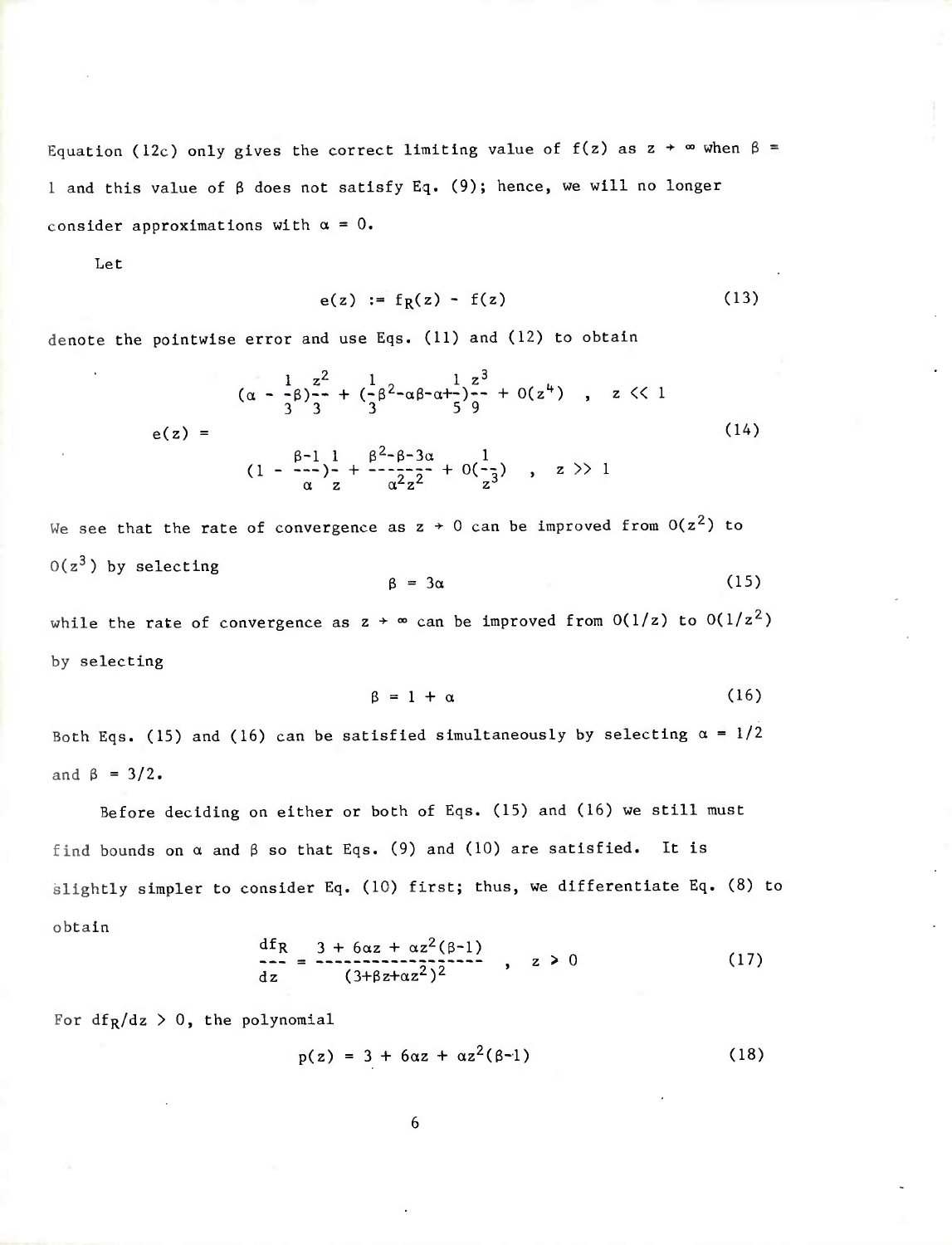should not have any positive roots. It will have two negative roots if  $\alpha > 0$ and  $\beta$  > 1 and two complex roots if  $\alpha$  > 0 and  $\beta$  > 1+3 $\alpha$  or  $\alpha$  < 0 and  $\beta$  < 1+3 $\alpha$ . For the reasons of accuracy expressed by Eqs. (15) and (16) we would like to be as close to  $\alpha = 1/2$  and  $\beta = 3/2$  as possible. Hence, we will not consider the region where  $\alpha < 0$  and confine our attention to choices satisfying  $\alpha > 0$ and  $\beta > 1$ .

Finally using Eq. (8), condition (9) will be satisfied if

$$
f_{R}(z) - (1 - \frac{1}{z}) = \frac{3 + (\beta - 3)z + (1 + \alpha - \beta)z^{2}}{z^{2}(3 + \beta z + \alpha z^{2})} \rightarrow 0 , z \ge 0
$$
 (19)

Since  $\alpha$  and  $\beta$  are positive we want the polynomial

$$
p(z) = 3 + (\beta - 3)z + (1 + \alpha - \beta)z^{2}
$$
 (20)

to have no positive roots.  $p(z)$  will have two negative roots if  $3 \le \beta \le 1+\alpha$ and two complex roots if

$$
\beta \leq -3 + 2\sqrt{3(1+\alpha)} \tag{21}
$$

The values of  $\alpha$  and  $\beta$  that satisfy both Eqs. (9) and (10) are

$$
\frac{1}{3} < \alpha \le 3 \quad , \quad 1 < \beta < -3 + 2\sqrt{3(1+\alpha)}
$$
  

$$
\alpha > 3 \quad , \quad 1 < \beta < 1+\alpha
$$
 (22)

This region is shown shaded in Figure 2. Note that the point  $\alpha = 1/2$ ,  $\beta =$ 3/2, which improves accuracy for small and large values of z, fails to satisfy condition (10). However, Figure <sup>2</sup> suggests that an effective alternative might be to pick the point on the curve  $\beta$  = -3 + 2/3(1+ $\alpha$ ) that is closest to  $\alpha$ =  $1/2$ ,  $\beta$  = 3/2. This point is  $\alpha$  = 0.5931,  $\beta$  = 1.3723 and a search shows that it is near the point which minimizes the maximum value of  $|e(z)|$ , for all z.

 $\overline{7}$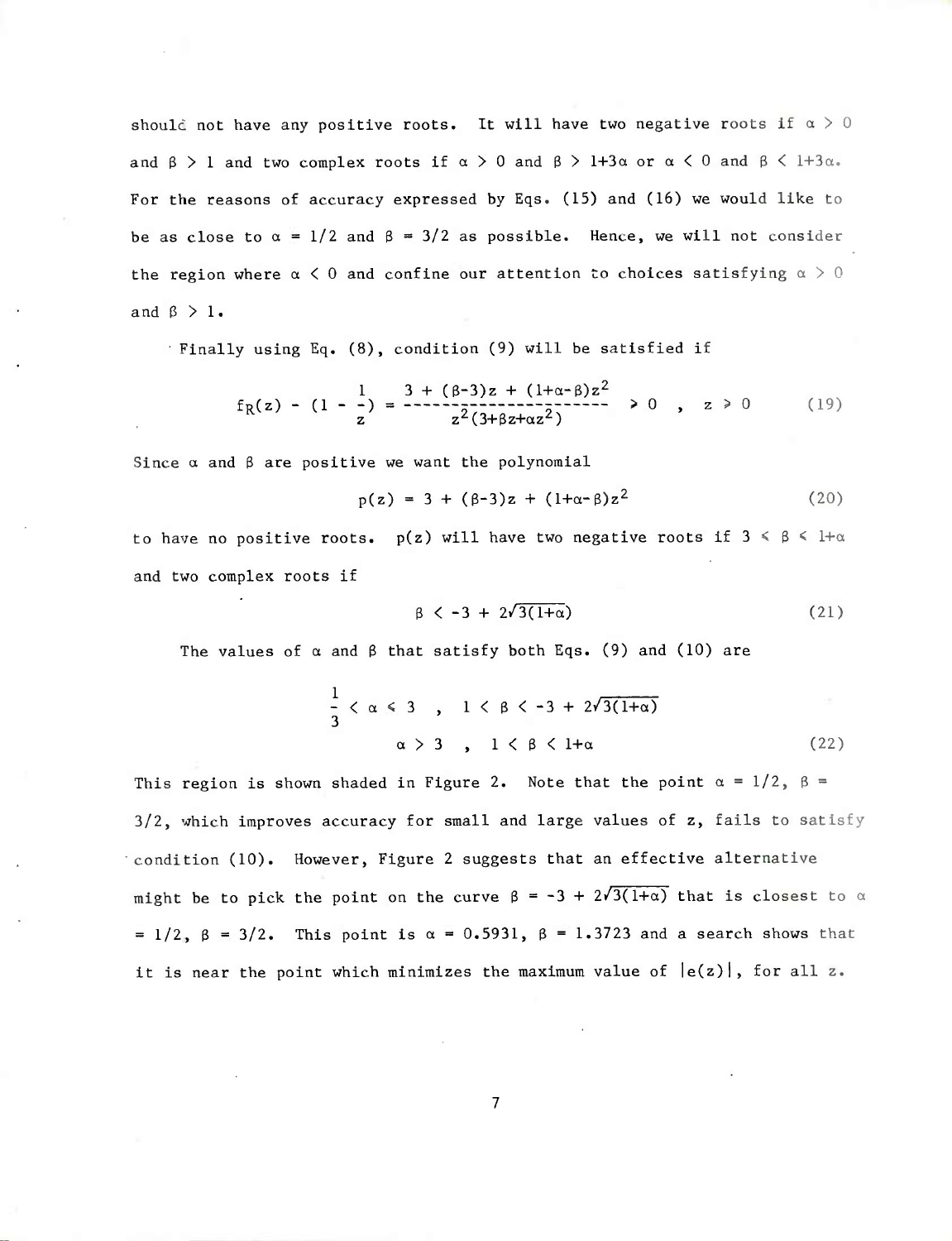

Figure 2. Region of acceptable values of  $\alpha$  and  $\beta$  (shaded) that satisfies equations (9) and (10).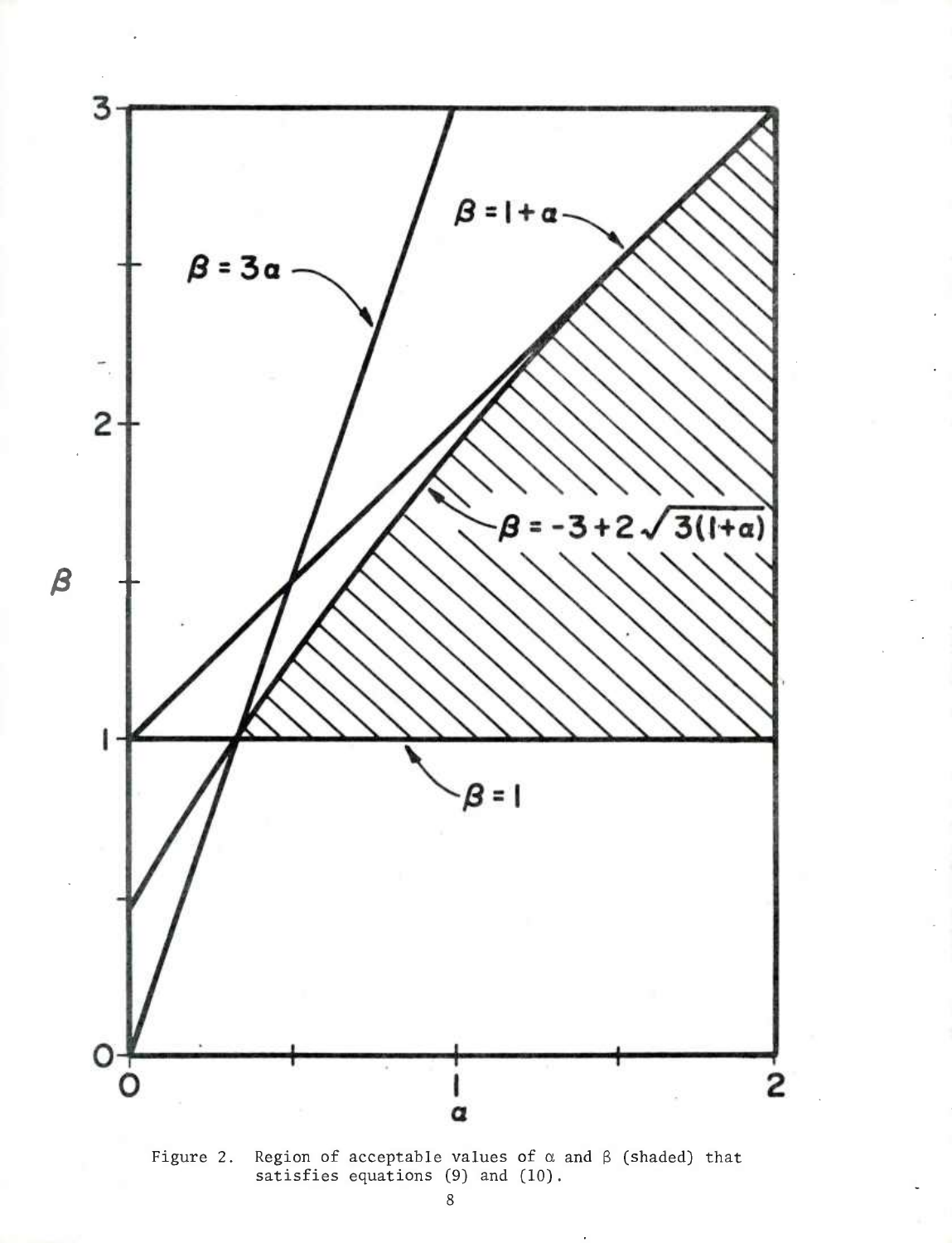In the examples of the next section we used  $\alpha = 0.6$  and  $\beta = 1.38$  for which the maximum value of  $|e(z)|$  is 0.0115.

#### NUMERICAL RESULTS

The approximations  $f_A(z)$  and  $f_R(z)$  and the exact function  $f(z)$  given by Eqs. (6), (8), and (1), respectively, were coded in FORTRAN and used in the series of numerical experiments described below.

Equation (1) cannot be used for  $f(z)$  when z is near zero and it was replaced by the expansion (11a) for  $|z| \le 0.01$ . The FORTRAN Library function for tanh (z) was used in Eq. (1) when z was not small. All calculations were performed in double precision arithmetic on either an IBM 3033 at the Rensselaer Polytechnic Institute or an IBM 4341 at the Benet Weapons Laboratory.

In our first experiment, we evaluated  $f(z)$ ,  $f^A(z)$ , and  $f^R(z)$  for 1000 values of  $z \in [0,100]$  and timed the results. The normalized times recorded in Table <sup>1</sup> were averaged over several runs and include only the times to evaluate the functions and neither input/output nor supervisor state times. Variations in times from run to run were less than two percent. The results indicate that  $f^R$  took 35 percent and  $f^A$  took 49 percent less time to evaluate than f. The relative timing figures can be expected to vary significantly from computer to computer and even from compiler to compiler; however, the differences between the times to evaluate  $f^R$  and f are large enough so that savings should be achieved in most environments.

9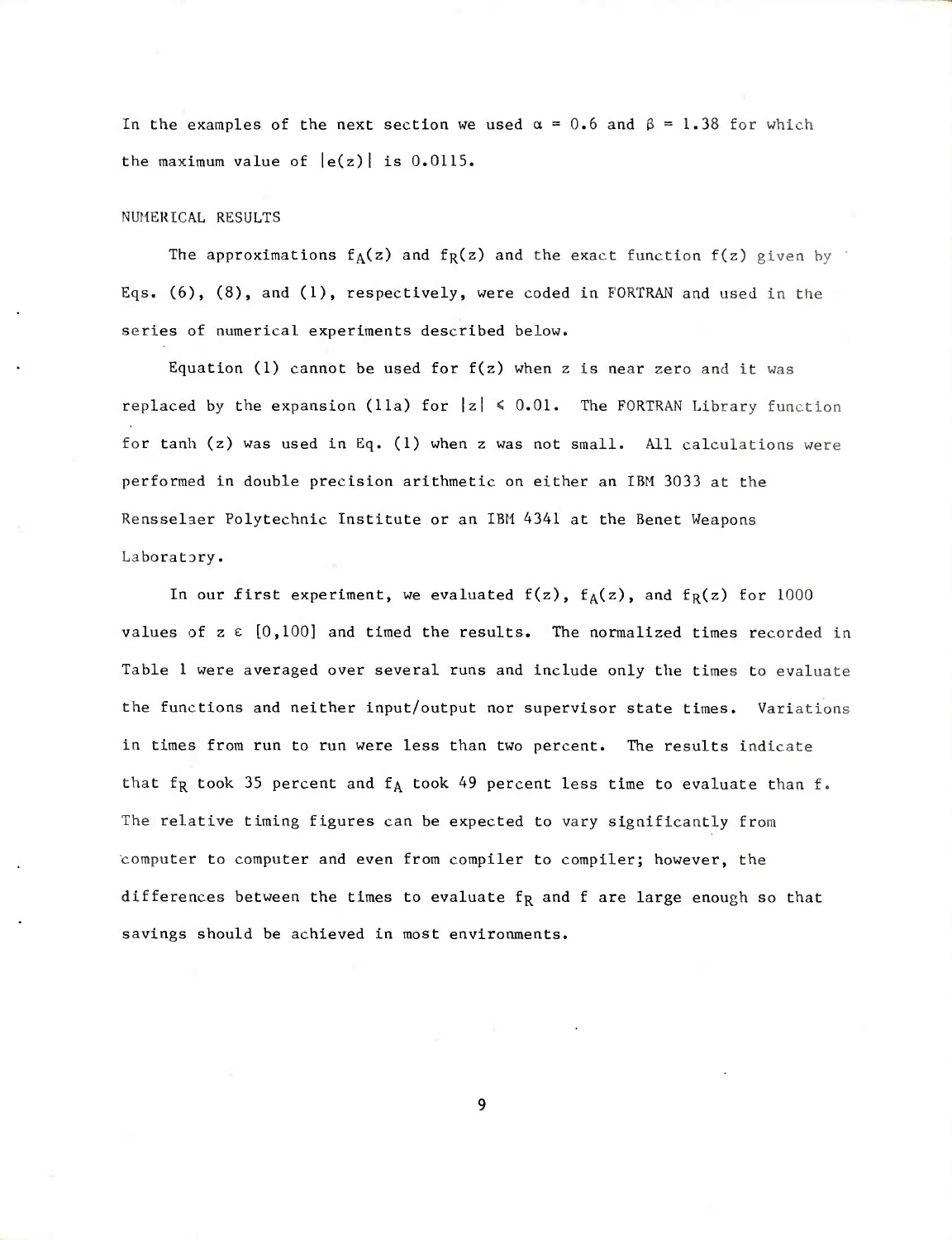TABLE 1. RELATIVE COMPUTER TIMES TO EVALUATE THE APPROXIMATIONS *f^iz)* AND  $f_R(z)$  and the exact function  $f(z)$  for 1000 values of z ON 0 < z < 100.

| $\approx$<br>Method                         | Time  |
|---------------------------------------------|-------|
| Doubly Asymptotic<br>Approximation, Eq. (6) | 0.508 |
| Rational Approximation,<br>Eq. (8)          | 0.654 |
| Exact, Eqs. $(1)$ , $(11a)$                 | 1,000 |

TABLE 2. MAXIMUM ERRORS AT STEADY STATE FOR EXAMPLE 1.

 $\ddot{\phantom{a}}$ 

| ρ   |      | Doubly<br>Asymptotic   | Lax<br>Wendroff | Rational               | Optimal                 |
|-----|------|------------------------|-----------------|------------------------|-------------------------|
| 6   | 0.75 | $0.204 \times 10^{-1}$ | $0.159x10^{-2}$ | $0.866 \times 10^{-3}$ | $0.250 \times 10^{-13}$ |
| 500 | 0.95 | $0.200 \times 10^{-2}$ | $0.235x10^{-1}$ | $0.705 \times 10^{-3}$ | $0.208 \times 10^{-11}$ |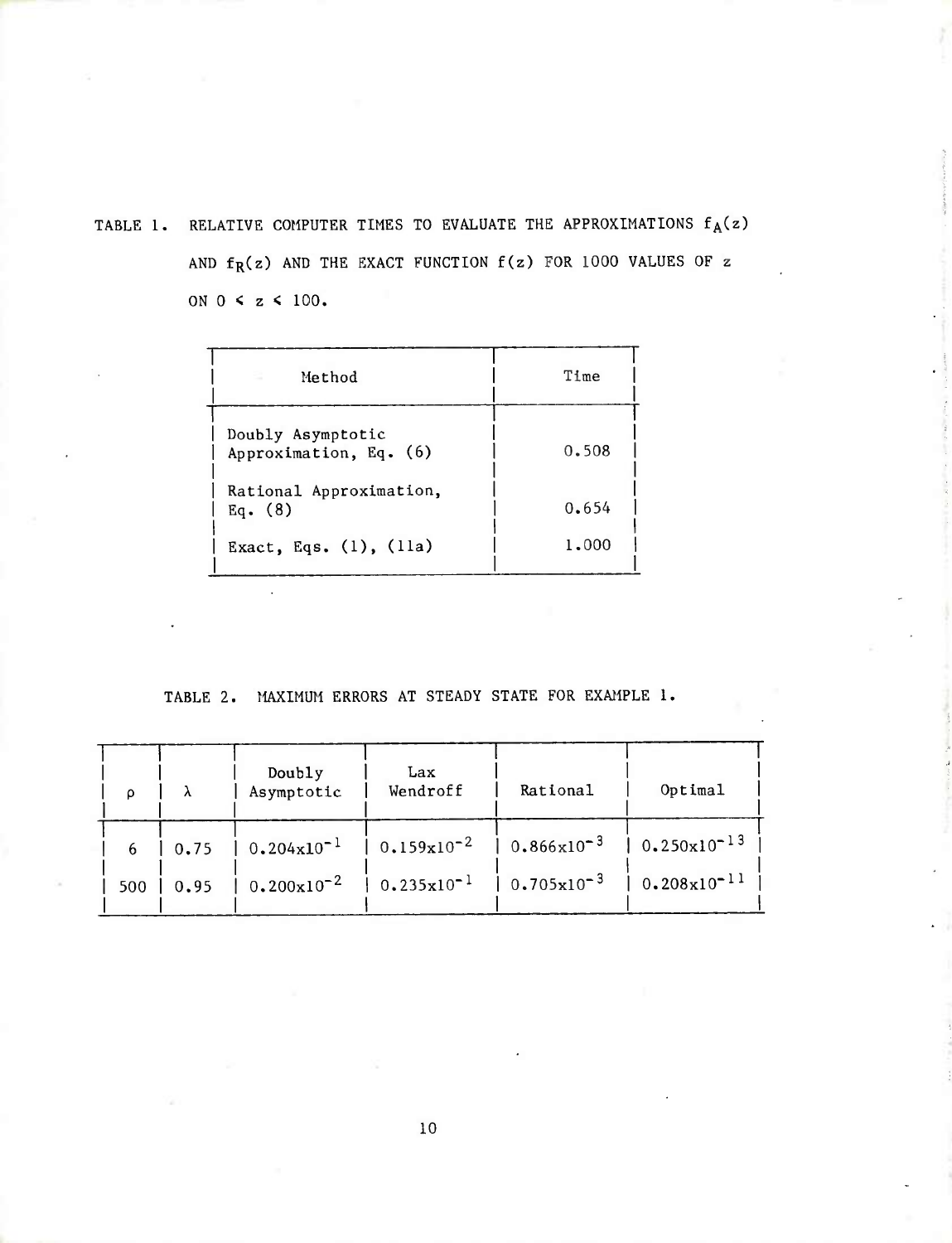In order to study variations in the computed solutions when the different approximations of  $f(z)$  are used we consider two boundary value problems having the form

$$
\varepsilon \frac{d^2 u}{dx^2} - \frac{dF(u)}{dx} = 0 \quad , \quad 0 \le x \le 1 \quad , \quad u(0) = A \quad , \quad u(1) = 0 \tag{23}
$$

Since our motivation for performing the work described in this note is to study exponentially weighted finite element schemes for transient problems<sup>3</sup> we do not use the numerical method (3) but rather, we follow Osher<sup>8</sup> and consider the solution of (23) as the steady state limit of the following initialboundary value problem

$$
\frac{\partial u}{\partial t} + \frac{\partial F(u)}{\partial x} = \epsilon \frac{\partial^2 u}{\partial x^2} , 0 \lt x \lt 1 , t > 0
$$
 (24a)

$$
u(0,t) = A , u(1,t) = 0 , u(x,0) = \begin{cases} A, x = 0 \\ 0, 0 < x < 1 \end{cases}
$$
 (24b,c,d)

Equations (24) are approximated by the following explicit difference scheme

$$
U_{i}^{n+1} = U_{i}^{n} - \lambda \left[ (1 + \xi_{i})(F_{i}^{n} - F_{i-1}^{n}) + (1 - \xi_{i})(F_{i+1}^{n} - F_{i}^{n}) + (\epsilon \lambda / h)(U_{i-1}^{n} - 2U_{i}^{n} + U_{i+1}^{n}) \right], \quad i = 1, 2, ..., N-1
$$
 (25a)

$$
U_0 = A , U_N = 0 , U_1 = \begin{cases} 0 & 1, i = 0 \\ 0, i = 1, 2, ..., N \end{cases}
$$
 (25b, c, d)

where U<sub>i</sub> denotes the numerical approximation of u(ih,nAt), At is the time step, and

$$
\lambda = \Delta t / h \tag{26}
$$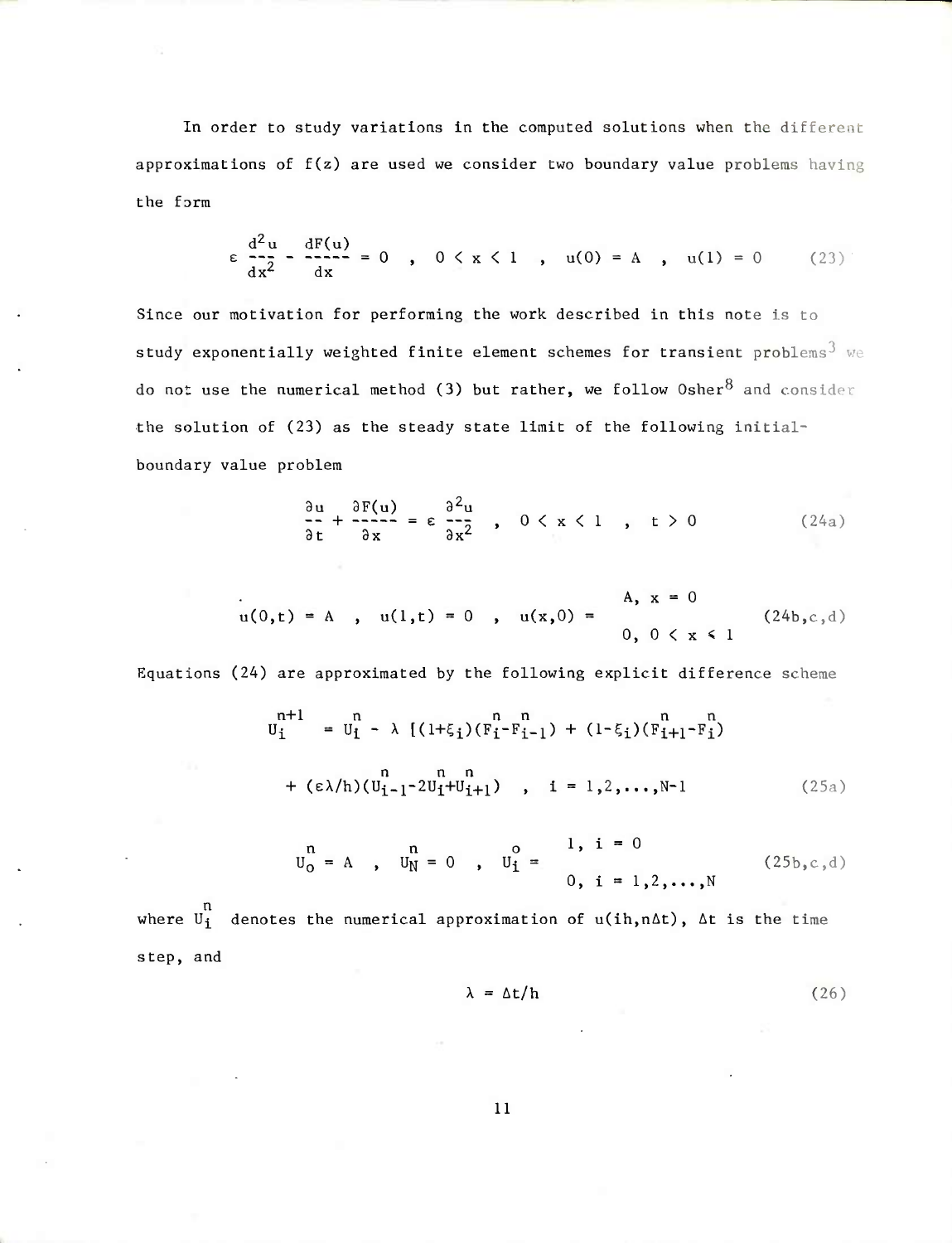The cell Reynolds number is still given by Eq. (5) with c defined as

$$
c(x,t) = \frac{dF(u(x,t))}{du}
$$
 (27a)

and

$$
x_{i} , u_{i-1}^{n} + u_{i}^{n} < 0
$$
  

$$
x_{i} = (x_{i-1} + x_{i})/2 , u_{i-1}^{n} + u_{i}^{n} = 0
$$
 (27b)  

$$
x_{i-1} , (u_{i-1}^{n} + u_{i}^{n}) > 0
$$

 $\frac{1}{2}$  reasons discussed in Flaherty and Mathon $^4$  these choices of  $\mathbf{x_i}$  might be better than always using the center of the subinterval  $(x_{i-1},x_i)$ .

The explicit difference scheme will be stable to linear perturbations provided that (cf. Osher $^8$  or Flaherty $^3)$ 

$$
\lambda[c(x_1, n\Delta t) + 2\varepsilon/h] < 1 \quad , \quad i = 1, 2, ..., N, \quad n \ge 0 \tag{28}
$$

We use

$$
E := \max_{1 \leq i \leq N} |u(ih, n\Delta t) - U_i^n|
$$
 (29)

with n chosen large enough so that steady state has been reached, to measure errors.

Example 1: Consider the constant coefficient problem for Eq. (23) with  $F(u) = u$ ,  $c = 1$ ,  $A = 1$ , which has the exact solution

$$
u(x) = \frac{1 - e^{-(1-x)/\epsilon}}{1 - e^{-1/\epsilon}}
$$
 (30)

$$
^{12}
$$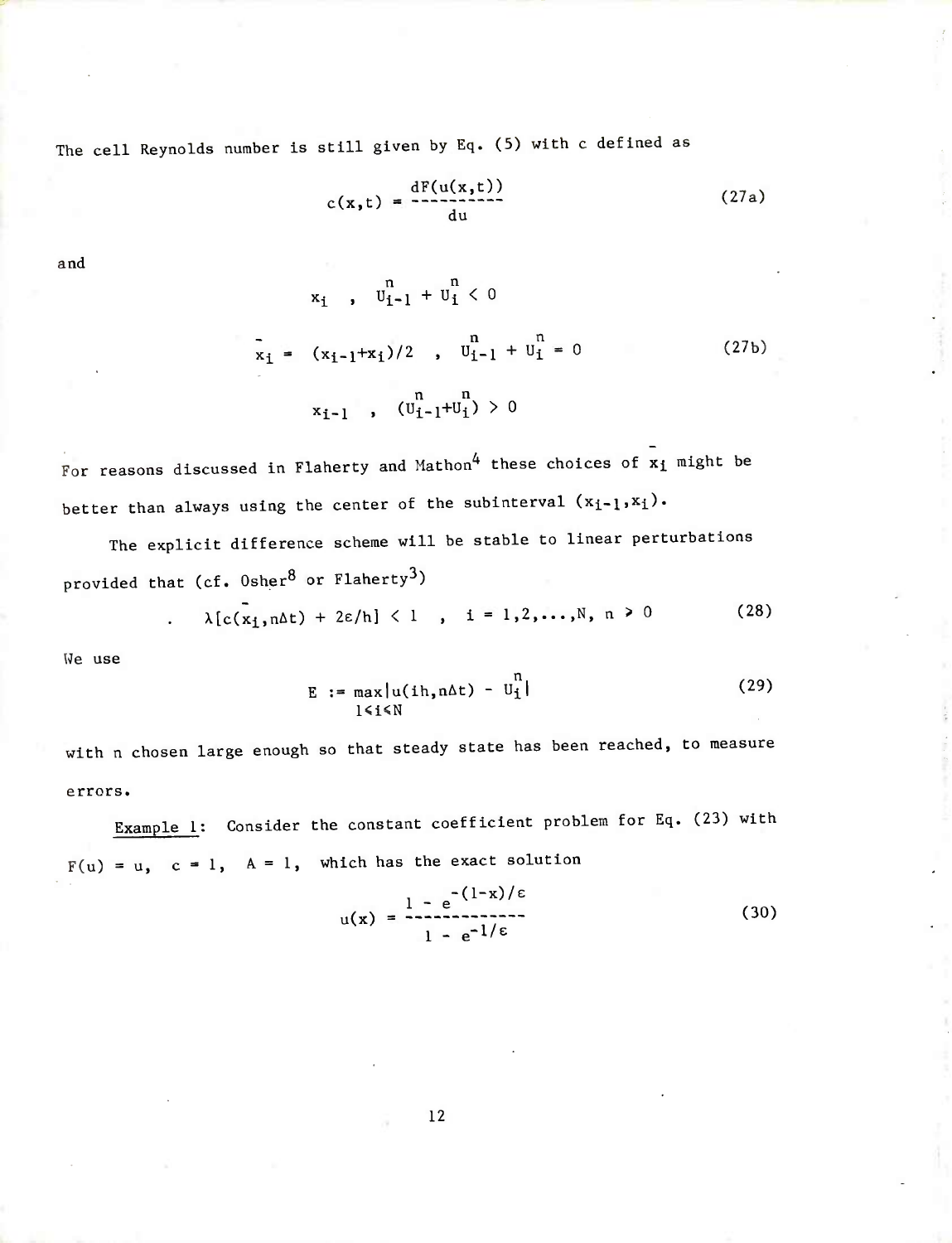The results of calculations when  $\xi_1$  in Eq. (25) was evaluated by the doubly asymptotic approximation (6), the rational approximation (8), **the** Lax-Wendrofl scheme ( $\xi_1 = \lambda$ ), and the optimal scheme (1) are presented in Table 2 for N = 20,  $p = 6$ ,  $\lambda = 0.75$ , and N = 20,  $p = 500$ ,  $\lambda = 0.95$ . The optimal scheme (1) is exact for this example. The samll errors reported in Table 2 are due to the combined effects of roundoff and our failure to reach the steady state limit. As expected the rational approximation improves upon the results of the doubly asymptotic approximation and the improvement is greatest for  $\rho = 6$ . The Lax-Wendroff solution oscillates when x is near unity.

Example 2. We consider the nonlinear Burgers' equation,  $F(u) = u^2/2$  $c = u$ , A = tanh 1/2 $\epsilon$ , for which the exact solution of Eq. (23) is

$$
u(x) = \tanh(1-x)/2\varepsilon \tag{31}
$$

Results comparing the doubly asymptotic, rational, and optimal choices of  $\xi_1$ are shown in Table 3 for N = 20,  $\rho = h/\epsilon = 6$ ,  $\lambda = 0.75$ , and N = 20,  $\rho = 500$ ,  $\lambda$ = 0.95, and in Table 4 for  $\varepsilon = 1/128$ ,  $\rho = 1,2,4,8,16$ . In Table 5 we show results for the error  $|U_i - u(ih,n\Delta t)|$  at steady state and  $x = ih = 0.875$ , 0.9375 for  $\epsilon = 1/128$  and  $\rho = 1,2,4,8,16$ . The solution obtained using the doubly asymptotic approximation had mesh oscillations for  $\rho = 8$  and  $\lambda = 0.96$ so this calculation was rerun with  $\lambda = 0.48$ .

Although accuracy is not as good for this nonlinear example, **the** results generally parallel our findings for the linear problem. Table <sup>5</sup> shows that the rational and optimal choices of  $\xi_1$  are better than the doubly asymptotic choice at reducing the effects of numerical diffusion for cell Reynolds numbers in the range of 2 to 16.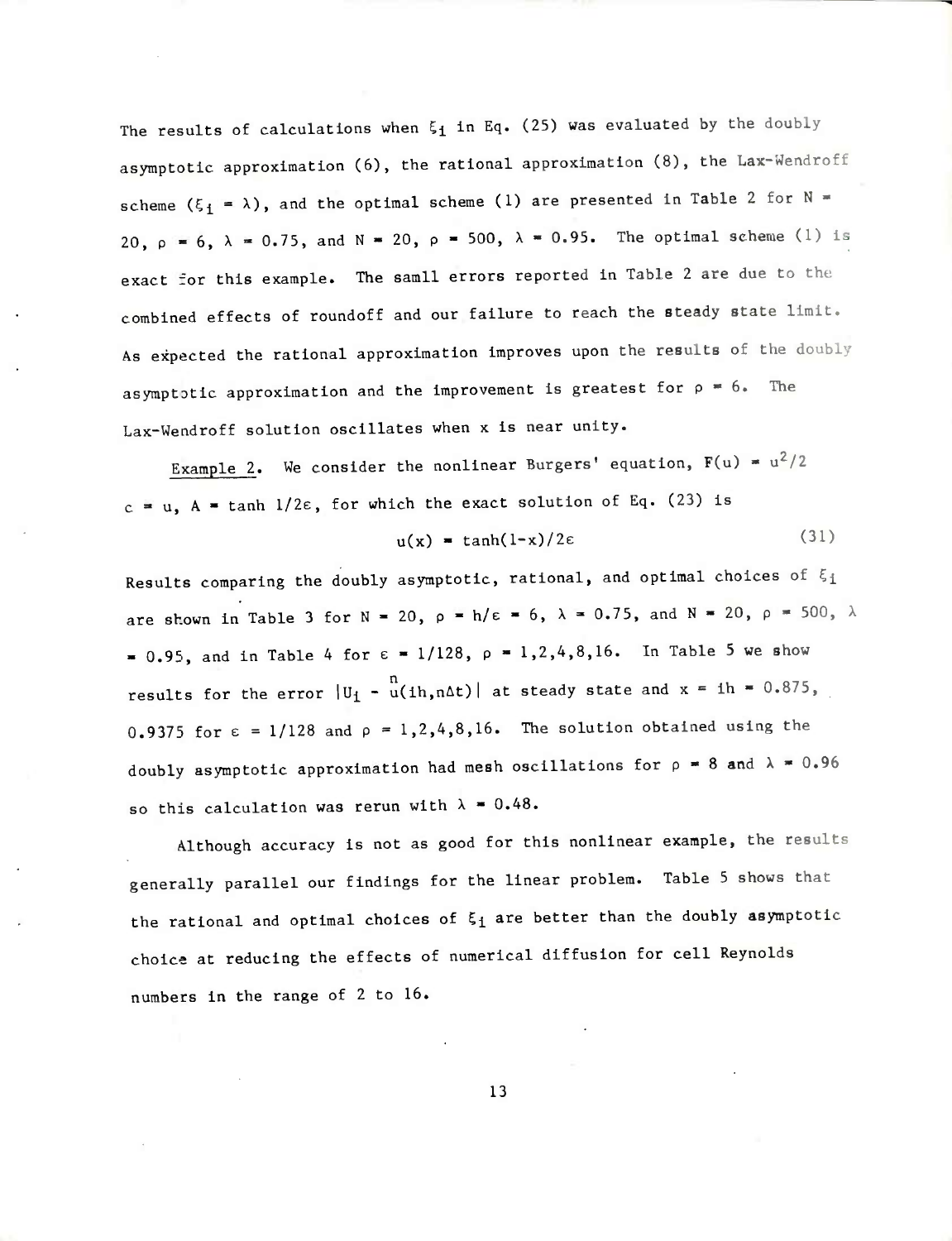TABLE 3. MAXIMUM ERRORS AT STEADY STATE FOR EXAMPLE 2.

| ρ   |      | Doubly<br>Asymptotic   | Rational               | Optimal                |
|-----|------|------------------------|------------------------|------------------------|
| 6   | 0.75 | 0.124                  | $0.761 \times 10^{-1}$ | $0.766 \times 10^{-1}$ |
| 500 | 0.95 | $0.200 \times 10^{-2}$ | $0.135x10^{-2}$        | $0.100 \times 10^{-2}$ |

TABLE 4. MAXIMUM ERRORS AT STEADY STATE FOR EXAMPLE 2 WITH  $\varepsilon = 1/128$ . AN \* DENOTES THAT  $\lambda = 0.48$  FOR THIS CASE.

| ρ              | λ      | Doubly<br>Asymptotic   | Rational               | Optimal                |
|----------------|--------|------------------------|------------------------|------------------------|
| 16             | 0.96   | $0.605x10^{-1}$        | $0.330 \times 10^{-1}$ | $0.308 \times 10^{-1}$ |
| 8              | 0.96   | $0.117*$               | $0.599 \times 10^{-1}$ | $0.601 \times 10^{-1}$ |
| 4              | 0.96   | 0.110                  | $0.940x10^{-1}$        | $0.932 \times 10^{-1}$ |
| $\overline{2}$ | 0.6912 | $0.627 \times 10^{-1}$ | $0.627 \times 10^{-1}$ | $0.618 \times 10^{-1}$ |
|                | 0.4608 | $0.156 \times 10^{-1}$ | $0.157 \times 10^{-1}$ | $0.156 \times 10^{-1}$ |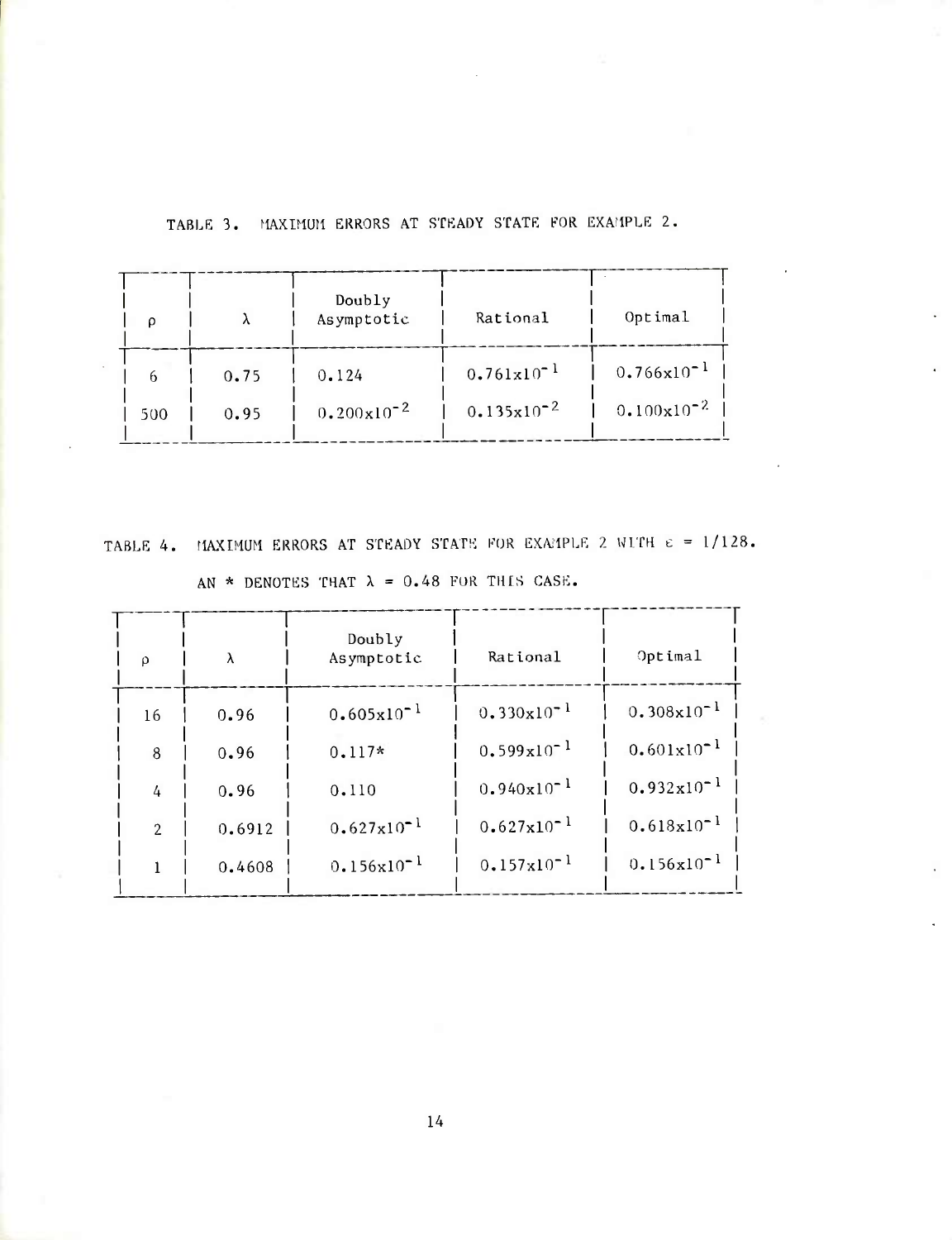*CO* IN**H -'** a.*< it-*  $\approx$ **tu** $STATE$  $\begin{bmatrix} \text{EADY} \\ \text{CASE} \end{bmatrix}$ r-j  $AT$  S<br>THIS **-\* r-~ c-• <sup>C</sup> ~\*** r . *yr:* **F «: r^O** rr:^ **z : ! <«**

 $\cdot$ 

**1 375**<br>**FOR » F i • <: <sup>O</sup> -,•** PH S AT  $\times$ <br>DENOTES **\***

|              | Optimal              |                        | $0.601x10^{-1}$        | $0.351 \times 10^{-2}$ | $0.372 \times 10^{-3}$ | $0.709 \times 10^{-4}$ |
|--------------|----------------------|------------------------|------------------------|------------------------|------------------------|------------------------|
| $x = 0.9375$ | Rational             |                        | $0.599x10^{-1}$        | $0.366 \times 10^{-2}$ | $0.438 \times 10^{-3}$ | $0.835 \times 10^{-4}$ |
|              | Asymptotic<br>Doubly |                        | 0.117                  | $0.118x10^{-1}$        | $0.523x10^{-3}$        | $0.769 \times 10^{-4}$ |
|              | Optimal              | $0.308x10^{-1}$        | $0.249x10^{-3}$        | $0.122 \times 10^{-5}$ | $0.125x10-6$           | $0.238x10^{-7}$        |
| $x = 0.875$  | Rational             | $0.330 \times 10^{-1}$ | $0.244 \times 10^{-3}$ | $0.142 \times 10^{-3}$ | $0.182 \times 10^{-6}$ | $0.340 \times 10^{-7}$ |
|              | Asymptotic<br>Doubly | $0.605\times10^{-1}$   | $0.131x10^{-1}*$       | $0.741\times10^{-4}$   | $0.273x10^{-6}$        | $0.288 \times 10^{-7}$ |
|              |                      | 0.96                   | 0.96                   | 0.96                   | 0.6912                 | 0.4608                 |
|              | Q                    | $\frac{6}{1}$          | $\infty$               |                        | $\sim$                 |                        |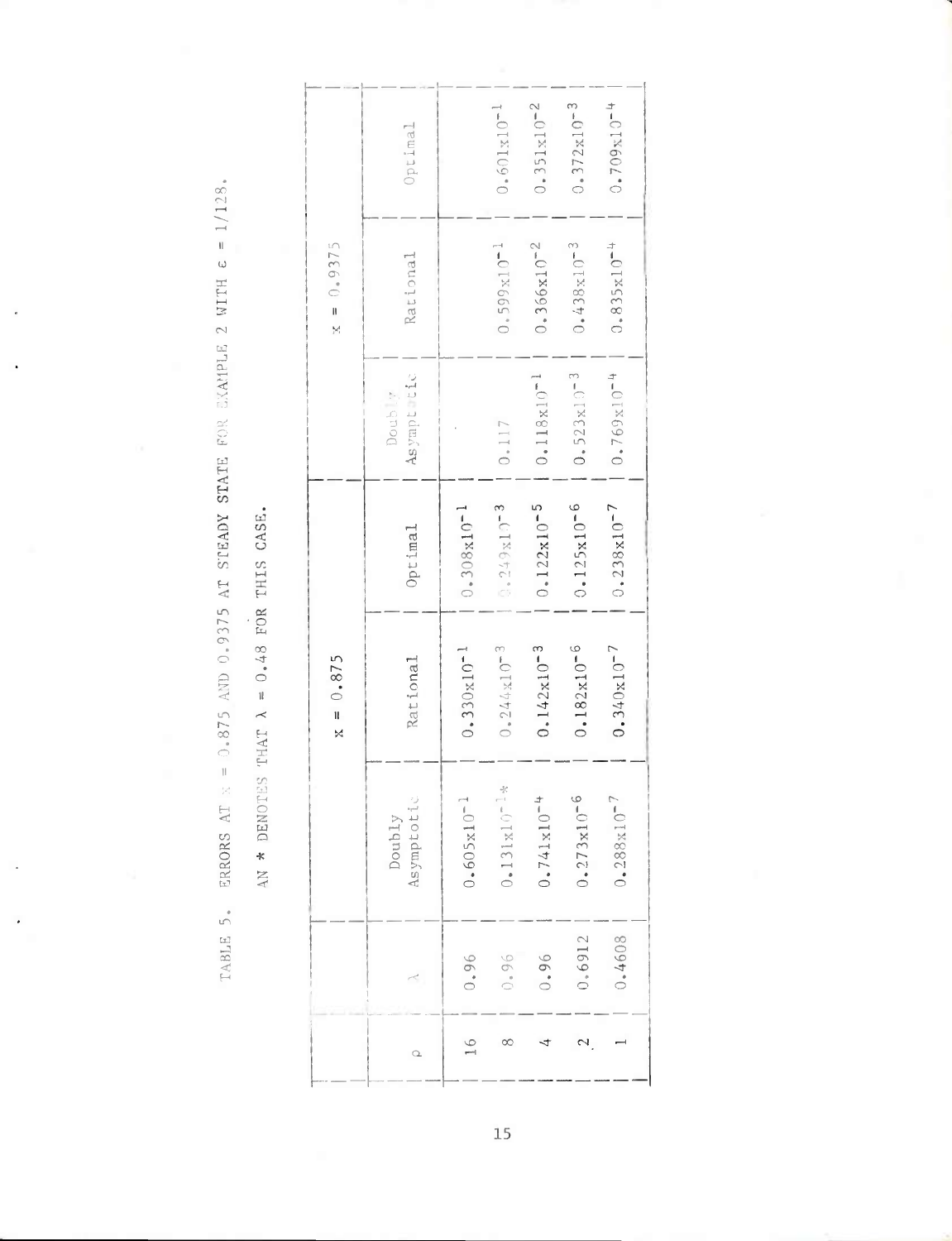### CONCLUS LON

We have shown that the rational function approximation  $(8)$  is an alternative to the doubly asymptotic approximation (6) of f(z) that offers greater accuracy for about a 30 percent Increase In cost. The approximation is most useful for cell Reynolds numbers in the range of one to ten.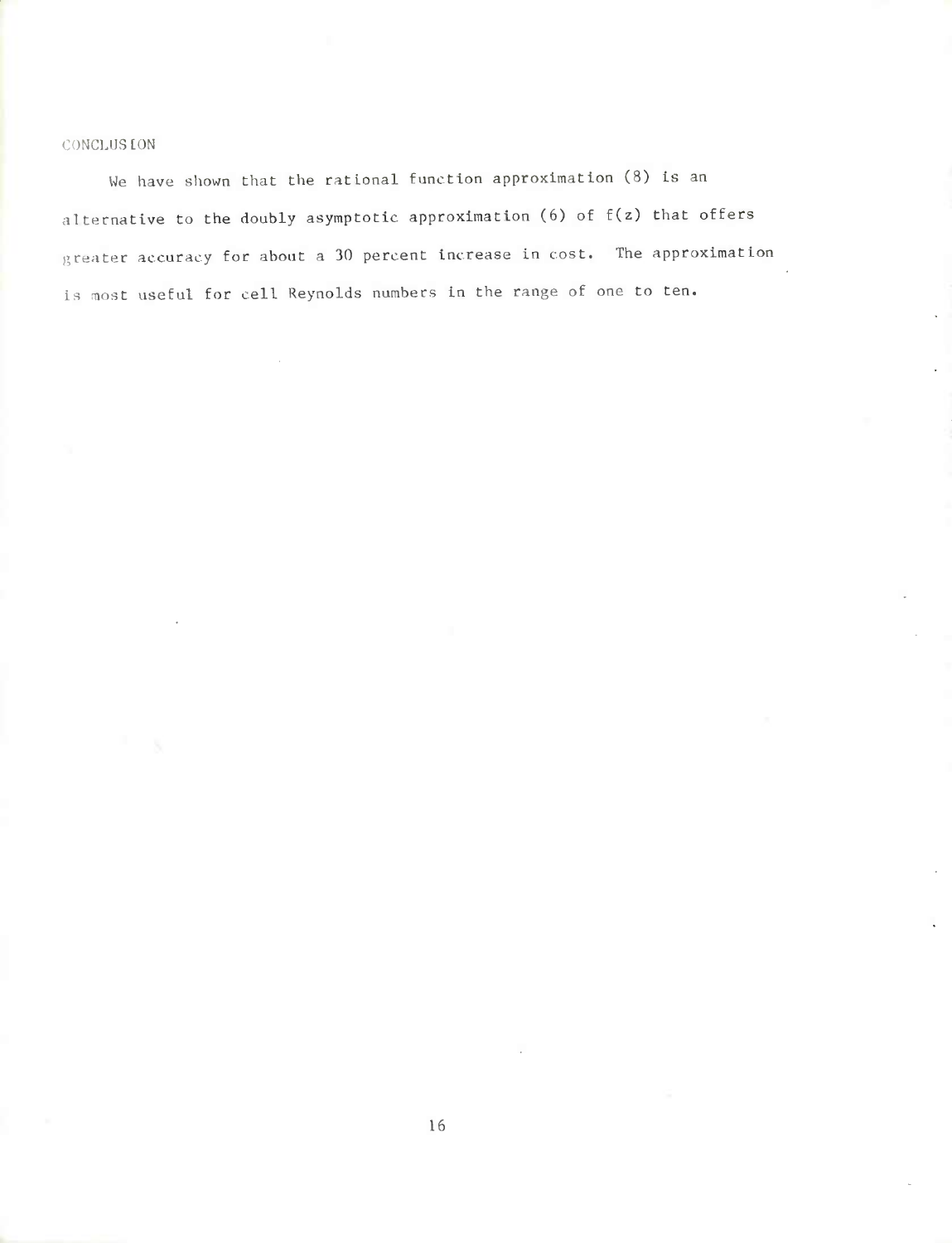#### REFERENCES

- 1. A. E. Berger, J. M. Solomon, and II. Ciment, "Uniformly Accurate Difference Methods for a Singular Perturbation Problem," in J. J. H. Miller (Ed.), Boundary and Interior Layers - Computational and Asymptotic Methods, Boole Press, Dublin, 1980.
- 2. I. Christie, D. F. Griffiths, A. R. Mitchell, and 0. C. Zienkiewicz, "Finite Element Methods for Second Order Differential Equations With Significant First Derivatives," Int. J. Num. Meth. Engng., 10, 1389-1396 (1976).
- 3. J, E. Flaherty, "Explicit Difference Schemes for Wave Propagation and Impact Problems," to appear in Trans. Twenty-Seventh Conference of Army Mathematicians, 1981.
- 4. J. E. Flaherty and W. Mathon, "Collocation With Polynomial and Tension Splines for Singularly Perturbed Boundary Value Problems," SIAM J. Sci., Stat. Comput., *l\_,* 260-289, (1980).
- 5. P. W. Hemker, "A Numerical Study of Stiff Two-Point Boundary Problems," Ph.D. dissertation, Mathematisch Centrum, Amsterdam, 1977.
- 6. T. J. R. Hughes, "A Simple Scheme For Developing Upwind Finite Elements,'' Int. J. Num. Meth. Engng., 12, 1359-1365, (1978).
- 7. A. M. 11'in, "Differencing Scheme For a Differential Equation With a Small Parameter Affecting the Highest Derivative," Math. Notes Acad. Sci., USSR, *6,* 569-602 (1969).
- 8. S. Osher, "Nonlinear Singular Perturbation Problems and One Sided Difference Schemes," to appear.

17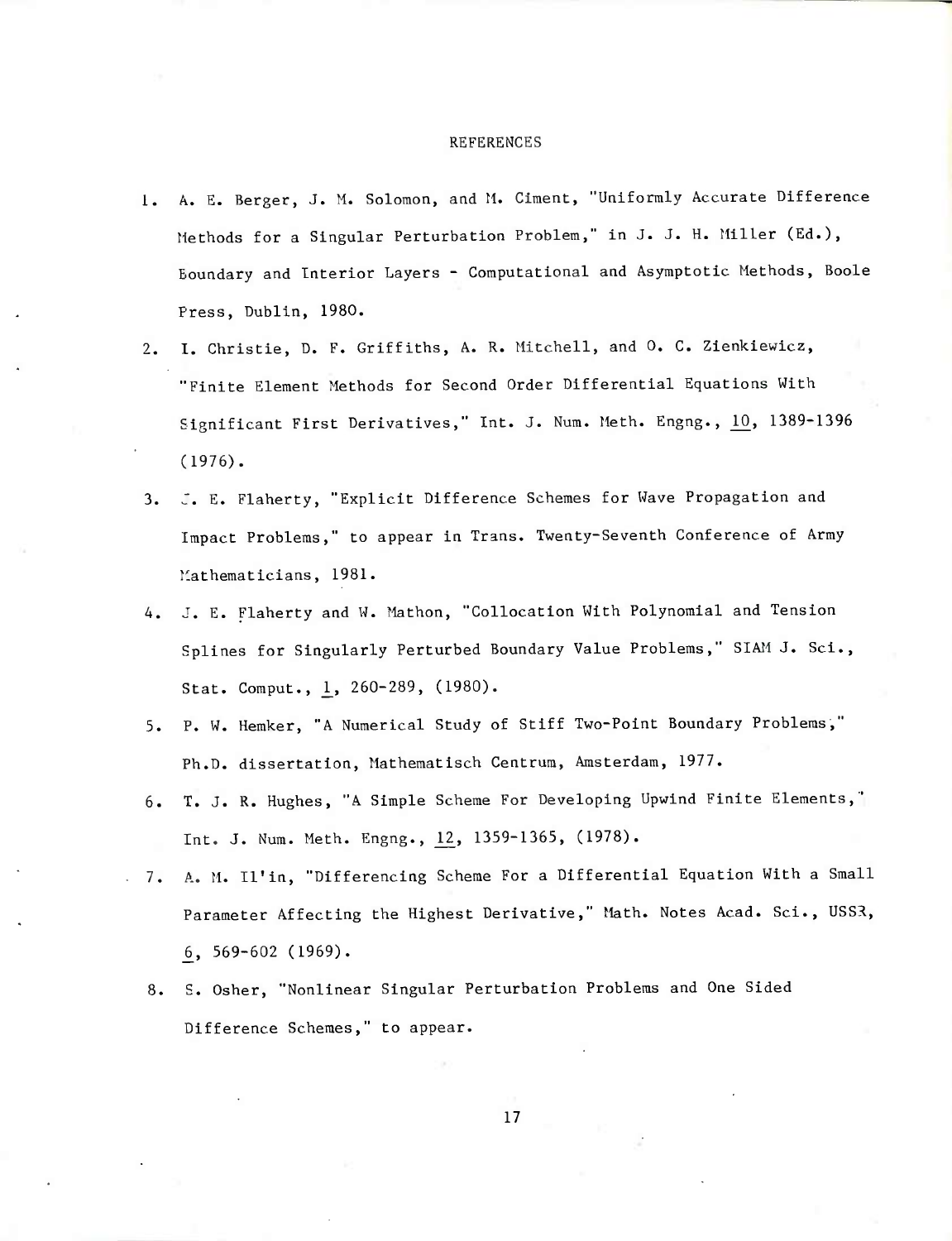# **TECHNICAL RliPORT INTERNAL DISTRIBUTION LIST**

|                                                                                                          |  | NO. OF<br>COPIES                                                                        |
|----------------------------------------------------------------------------------------------------------|--|-----------------------------------------------------------------------------------------|
| <b>COMMANDER</b>                                                                                         |  | $\mathbf{1}$                                                                            |
| CHIEF, DEVELOPMENT ENGINEERING BRANCH<br>ATTN: DRDAR-LCB-DA<br>$-DM$<br>$-DP$<br>$-DR$<br>$-DS$<br>$-DC$ |  | $\mathbf{1}$<br>$\mathbf{1}$<br>$\mathbf{1}$<br>1<br>$\mathbf{1}$<br>$1^{\circ}$<br>1   |
| CHIEF, ENGINEERING SUPPORT BRANCH<br>ATTN: DRDAR-LCB-SE<br>$-SA$                                         |  | $\mathbf{I}$<br>$\mathbf{1}$<br>1                                                       |
| CHIEF, RESEARCH BRANCH<br>ATTN: DRDAR-LCB-RA<br>$-RC$<br>$-RM$ .<br>$-RP$                                |  | $\overline{\mathbf{2}}$<br>$\mathbf{1}$<br>$\mathbf{1}$<br>$\mathbf{1}$<br>$\mathbf{1}$ |
| CHIEF, LWC MORTAR SYS. OFC.<br>ATTN: DRDAR-LCB-M                                                         |  | $\mathbf{1}$                                                                            |
| CHIEF, IMP. 81MM MORTAR OFC.<br>ATTN: DRDAR-LCB-I                                                        |  | 1                                                                                       |
| TECHNICAL LIBRARY<br>ATTN: DRDAR-LCB-TL                                                                  |  | 5                                                                                       |
| TECHNICAL PUBLICATIONS & EDITING UNIT<br>ATTN: DRDAR-LCB-TL                                              |  | $\overline{2}$                                                                          |
| DIRECTOR, OPERATIONS DIRECTORATE                                                                         |  | $\mathbf{1}$                                                                            |
| DIRECTOR, PROCUREMENT DIRECTORATE                                                                        |  | $\mathbf{1}$                                                                            |
| DIRECTOR, PRODUCT ASSURANCE DIRECTORATE                                                                  |  | $\mathbf{1}$                                                                            |

**NOTE: PLEASE NOTIFY ASSOC. DIRECTOR, BENET WEAPONS LABORATORY, ATTN: DRDAR-LCB-TL, OF ANY REQUIRED CHANGES.**

 $\overline{\phantom{a}}$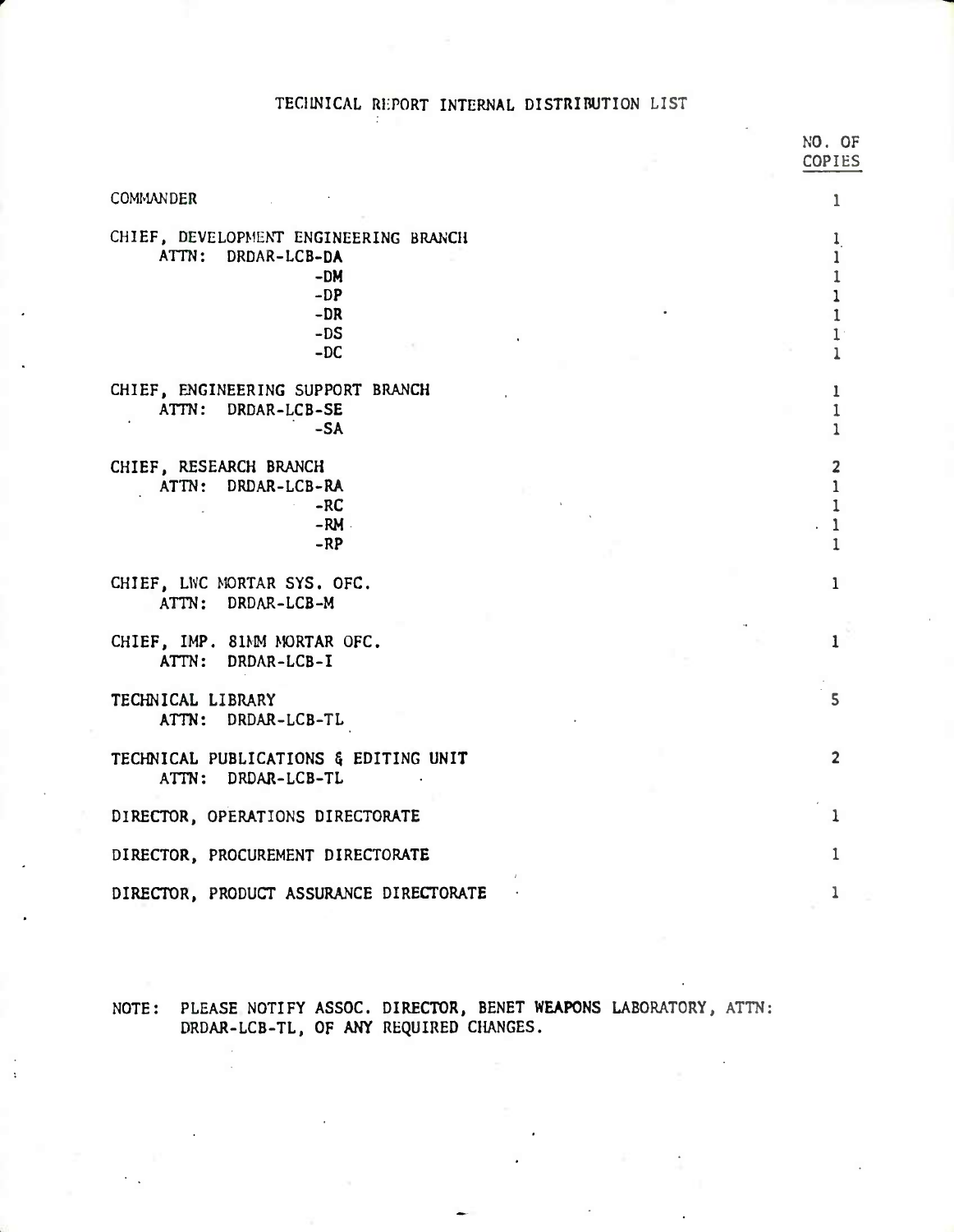# TECHNICAL REPORT EXTERNAL DISTRIBUTION LIST (CONT.)

|                                                                                                                         | NO. OF<br>COPIES             |                                                                                                                | NO. OF<br>COP1FS |
|-------------------------------------------------------------------------------------------------------------------------|------------------------------|----------------------------------------------------------------------------------------------------------------|------------------|
| COMMANDER<br>US ARMY RESEARCH OFFICE.<br>P.O. BOX 12211<br>RESEARCH TRIANGLE PARK. NC 27709<br>COMANDER                 | $\mathbf{1}$                 | <b>COMMANDER</b><br>DEFENSE TECHNICAL INFO CENTER<br>ATTN: DTIA-TCA<br>CAMERON STATION<br>ALEXANDRIA, VA 22314 | 12               |
| US ARMY PAREY DIAMOND LAB<br>ATTN: TECH LIB<br>2800 POWDER MILL ROAD<br>ADELPHIA, MI 20783                              | $\mathbf{1}$                 | METALS & CERAMICS INFO CEN<br>BATTELLE COLUMBUS LAB<br>505 KING AVE<br>COLUMBUS, OHIO 43201                    | $\mathbf{1}$     |
| DIRECTOR<br>US ARMY INDUSTRIAL BASE ENG ACT<br>ATTN: DRXPE-MT<br>ROCK ISLAND, IL 61201                                  | 1.                           | MECHANICAL PROPERTIES DATA CTR<br>BATTELLE COLUMBUS LAB<br>505 KING AVE<br>COLUMBUS, OHIO 43201                | $\mathbf{1}$     |
| CHIEF, MATERIALS BRANCH<br>US ARMY RAS GROUP, EUR<br>BOX 65, FPO N.Y. 09510                                             | 1                            | MATERIEL SYSTEMS ANALYSIS ACTV<br>ATTN: DRXSY-MP<br>ABERDEEN PROVING GROUND<br>MARYLAND 21005                  | T.               |
| COMMANDER<br>NAVAL SURFACE WEAPONS CEN<br>ATTN: CHIEF, MAT SCIENCE DIV<br>DAHLGREN, VA 22448                            | $\mathbf{1}$                 |                                                                                                                |                  |
| DIRECTOR<br>US NAVAL RESEARCH LAB<br>ATTN: DIR, MECH DIV<br>CODE $25-27$ (DOC LIB)<br>WASHINGTON, D. C. 20375           | $\mathbf{I}$<br>$\mathbf{I}$ |                                                                                                                |                  |
| NASA SCIENTIFIC & TECH INFO FAC.<br>P. O. BOX S757, ATTN: ACQ BR<br>BALTIMORE/WASHINGTON INTL AIRPORT<br>MARYLAND 21240 | 1                            |                                                                                                                |                  |
|                                                                                                                         |                              |                                                                                                                |                  |

REQUIRED CHANGES.

 $\overline{a}$ 

NOTE: PLEASE NOTIFY CCMMANDER, ARRADCCM, ATTN: BENET WEAPONS LABORATORY, DRTAF.-LCB-TL, WATERVLIET ARSENAL, WATERVLIET, N.Y. 12189, OF ANY